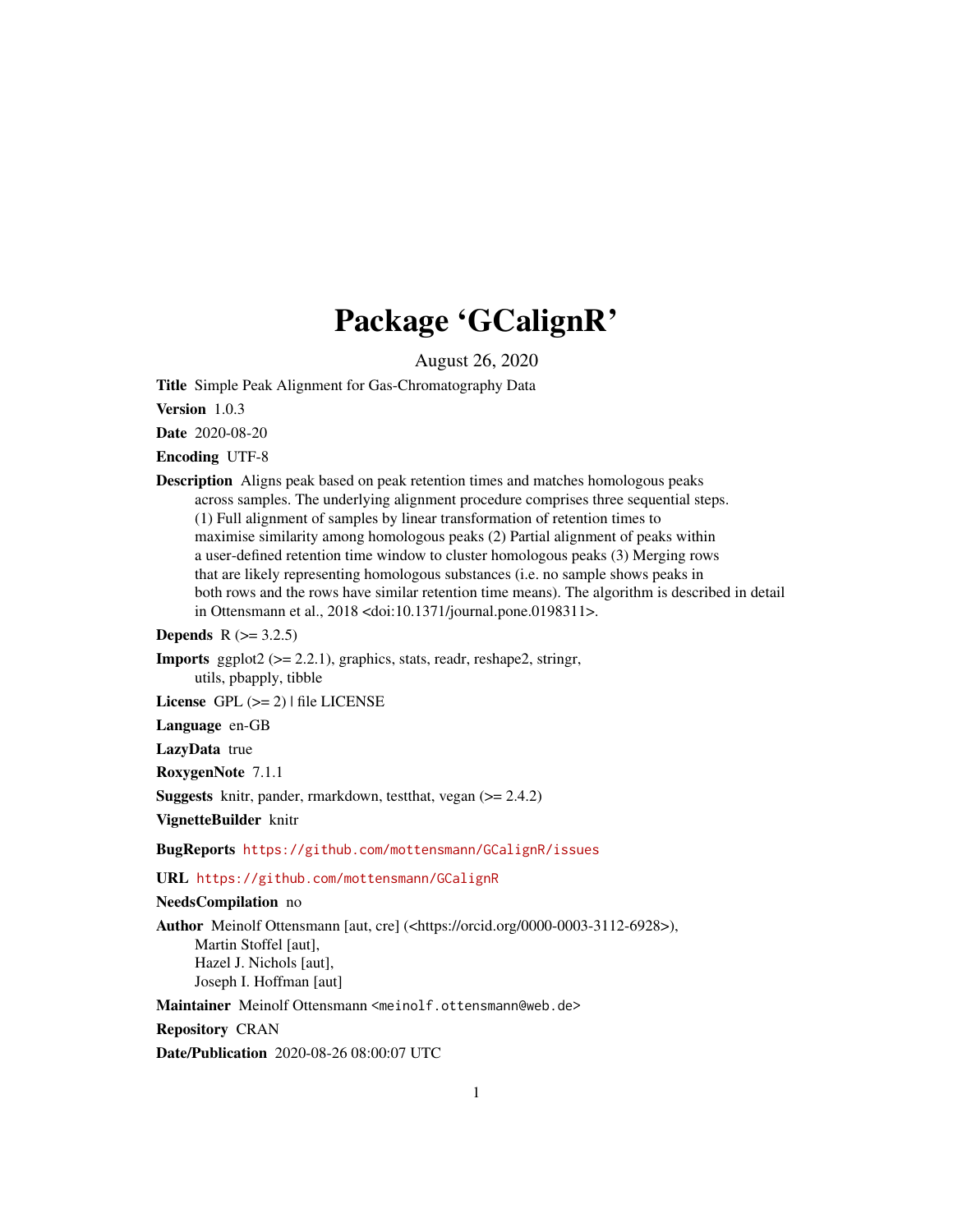# <span id="page-1-0"></span>R topics documented:

| Index | 28 |
|-------|----|

aligned\_peak\_data *Aligned Gas-Chromatography data*

## Description

This is in example of an aligned gas-chromatography dataset processed with [align\\_chromatograms](#page-2-1). The raw data is accessible within this package as **peak\_data.RData** and is comprised of 41 Mother-Pup pairs of Antarctic Fur Seals (*Arctocephalus gazella*) sampled from two different colonies at Bird Island, South Georgia. In addition two blanks are included.

## Format

Object of class "GCalign" including three lists. List "aligned" includes data.frames for all variables present in the raw data ("time" and "area"). The list "heatmap\_input" holds data frames with retention times of the input data, linearly adjusted retention times as well as the final output, were peaks are aligned among samples. This file is primarily used in [gc\\_heatmap](#page-12-1). The list "Logfile" summarises the alignment process and the data structure before, during and after running [align\\_chromatograms](#page-2-1). For a convenient overview use [print.GCalign](#page-21-1).

## Source

http://www.pnas.org/content/suppl/2015/08/05/1506076112.DCSupplemental/pnas.1506076112.sd02.xlsx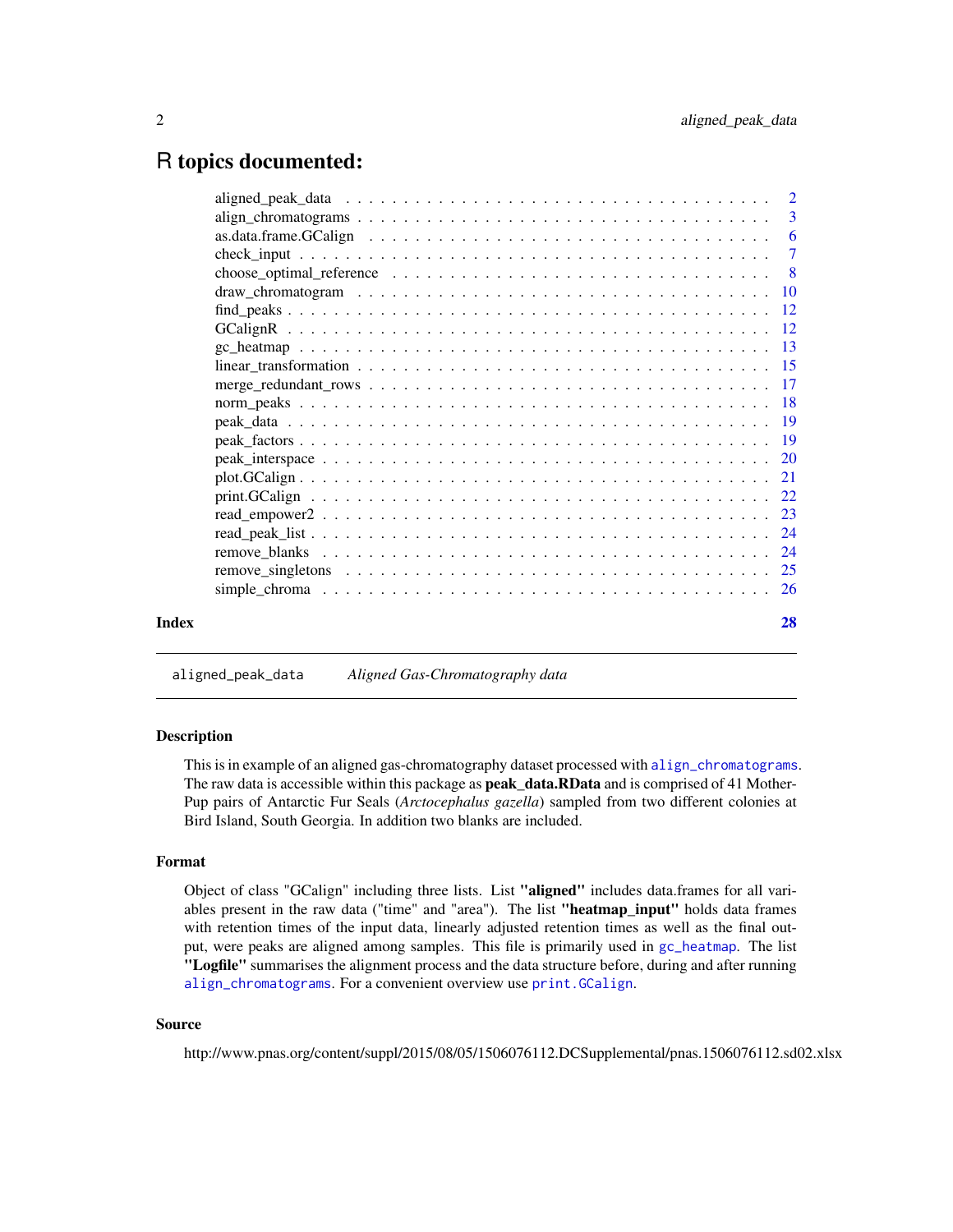### <span id="page-2-0"></span>References

Stoffel, M.A.; Caspers, B.A.; Forcada, J.; Giannakara, A.; Baier, M.; Eberhart-Phillips, L.; Mueller, C.; Hoffman, J.I. (2015): Chemical fingerprints encode mother-offspring similarity, colony membership, relatedness, and genetic quality in fur seals. In: Proceedings of the National Academy of Sciences of the United States of America 112 (36), S. E5005-12. DOI: 10.1073/pnas.1506076112.

<span id="page-2-1"></span>align\_chromatograms *Aligning peaks based on retention times*

## Description

This is the core function of [GCalignR](#page-11-1) to align peak data. The input data is a peak list. Read through the documentation below and take a look at the vignettes for a thorough introduction. Three parameters max\_linear\_shift, max\_diff\_peak2mean and min\_diff\_peak2peak are required as well as the column name of the peak retention time variable  $rt_{col\_name}$ . Arguments are described among optional parameters below.

#### Usage

```
align_chromatograms(
  data,
  sep = "\t",
  rt_col_name = NULL,
  write\_output = NULL,rt_cutoff_low = NULL,
  rt_cutoff_high = NULL,
  reference = NULL,
  max-linear_shift = 0.02,
  max_diff_peak2mean = 0.02,
  min\_diff\_peak2peak = 0.08,
  blanks = NULL,delete_single_peak = FALSE,
  remove_empty = FALSE,
  permute = TRUE,...
)
```
#### Arguments

data Dataset containing peaks that need to be aligned and matched. For every peak a arbitrary number of numerical variables can be included (e.g. peak height, peak area) in addition to the mandatory retention time. The standard format is a tab-delimited text file according to the following layout: (1) The first row contains sample names, the (2) second row column names of the corresponding peak lists. Starting with the third row, peak lists are included for every sample that needs to be incorporated in the dataset. Here, a peak list contains data for individual peaks in rows, whereas columns specify variables in the order given in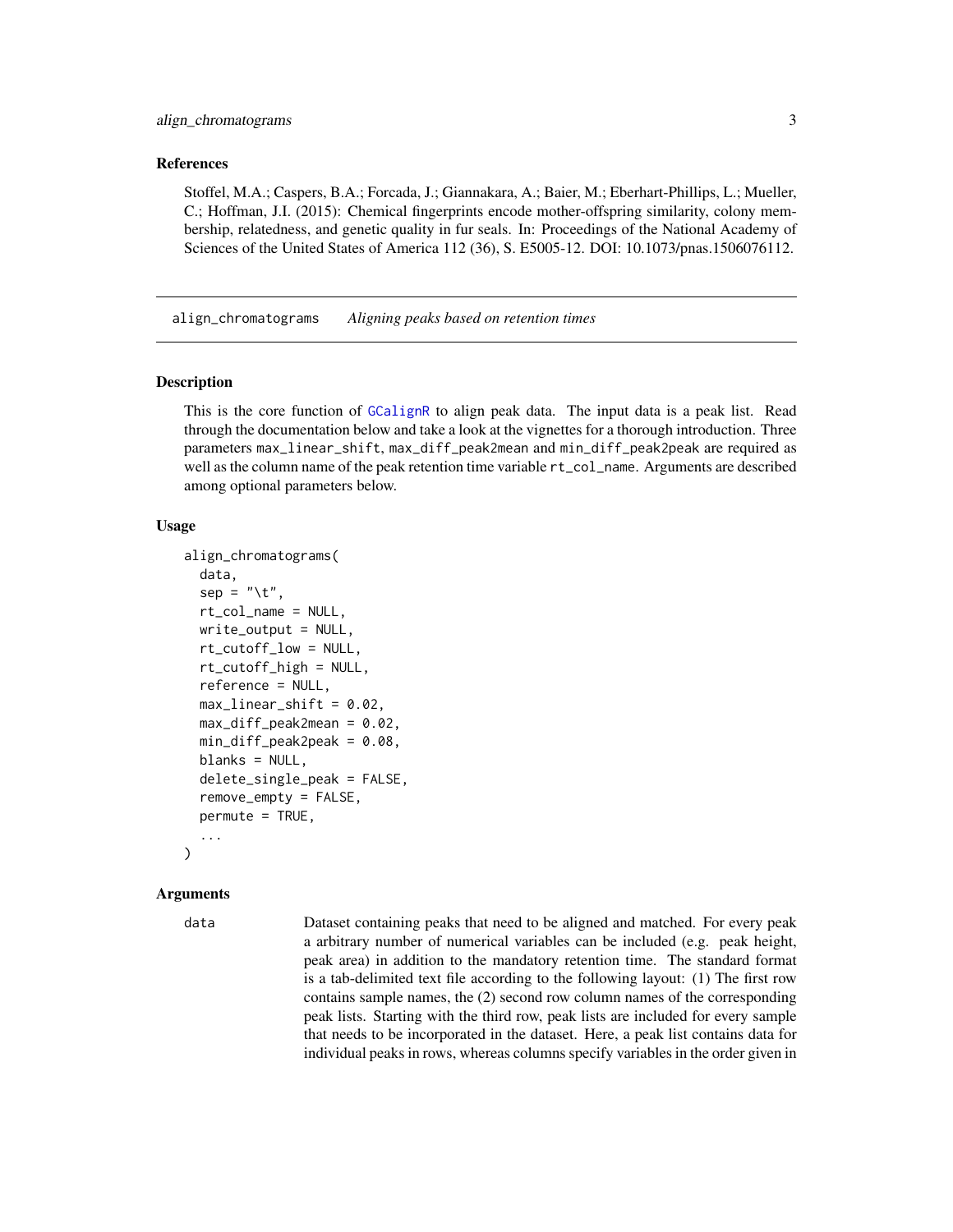<span id="page-3-0"></span>

|                    | the second row of the text file. Peak lists of individual samples are concatenated<br>horizontally and need to be of the same width (i.e. the same number of columns<br>in consistent order). Alternatively, the input may be a list of data frames. Each<br>data frame contains the peak data for a single individual. Variables (i.e.columns)<br>are named consistently across data frames. The names of elements in the list are<br>used as sample identifiers. Cells may be filled with numeric or integer values but<br>no factors or characters are allowed. NA and 0 may be used to indicate empty<br>rows. |
|--------------------|--------------------------------------------------------------------------------------------------------------------------------------------------------------------------------------------------------------------------------------------------------------------------------------------------------------------------------------------------------------------------------------------------------------------------------------------------------------------------------------------------------------------------------------------------------------------------------------------------------------------|
| sep                | The field separator character. The default is tab separated (sep = $\lceil \cdot \lceil \cdot \rceil \rceil$ ). See the<br>"sep" argument in read. table for details.                                                                                                                                                                                                                                                                                                                                                                                                                                              |
| rt_col_name        | A character giving the name of the column containing the retention times. The<br>decimal separator needs to be a point.                                                                                                                                                                                                                                                                                                                                                                                                                                                                                            |
| write_output       | A character vector of variable names. For each variable a text file containing<br>the aligned dataset is written to the working directory. Vector elements need to<br>correspond to column names of data.                                                                                                                                                                                                                                                                                                                                                                                                          |
| rt_cutoff_low      | A numeric value giving a retention time threshold. Peaks with retention time<br>below the threshold are removed in a preprocessing step.                                                                                                                                                                                                                                                                                                                                                                                                                                                                           |
| rt_cutoff_high     | A numeric value giving a retention time threshold. Peaks with retention time<br>above the threshold are removed in a preprocessing step.                                                                                                                                                                                                                                                                                                                                                                                                                                                                           |
| reference          | A character giving the name of sample from the dataset. By default, a sample is<br>automatically selected from the dataset using the function choose_optimal_reference.<br>The reference is used for the full alignment of peak lists by linear transforma-<br>tion.                                                                                                                                                                                                                                                                                                                                               |
| max_linear_shift   |                                                                                                                                                                                                                                                                                                                                                                                                                                                                                                                                                                                                                    |
|                    | Numeric value giving the window size considered in the full alignment. Usually,<br>the amplitude of linear drift is small in typical GC-FID datasets. Therefore, the<br>default value of 0.05 minutes is adequate for most datasets. Increase this value<br>if the drift amplitude is larger.                                                                                                                                                                                                                                                                                                                      |
| max_diff_peak2mean |                                                                                                                                                                                                                                                                                                                                                                                                                                                                                                                                                                                                                    |
|                    | Numeric value defining the allowed deviation of the retention time of a given<br>peak from the mean of the corresponding row (i.e. scored substance). This<br>parameter reflects the retention time range in which peaks across samples are<br>still matched as homologous peaks (i.e. substance). Peaks with retention times<br>exceeding the threshold are sorted into a different row.                                                                                                                                                                                                                          |
| min_diff_peak2peak |                                                                                                                                                                                                                                                                                                                                                                                                                                                                                                                                                                                                                    |
|                    | Numeric value defining the expected minimum difference in retention times<br>among homologous peaks (i.e. substance). Rows that differ less in the mean<br>retention time, are therefore merged if every sample contains either one or none<br>of the respective compounds. This parameter is a major determinant in the clas-                                                                                                                                                                                                                                                                                     |

sification of distinct peaks. Therefore careful consideration is required to adjust this setting to your needs (e.g. the resolution of your gas-chromatography pipeline). Large values may cause to merge truly different substances with similar retention times, if those are not simultaneously occurring within at least one individual, which might occur by chance for small sample sizes. By default set

to 0.2 minutes.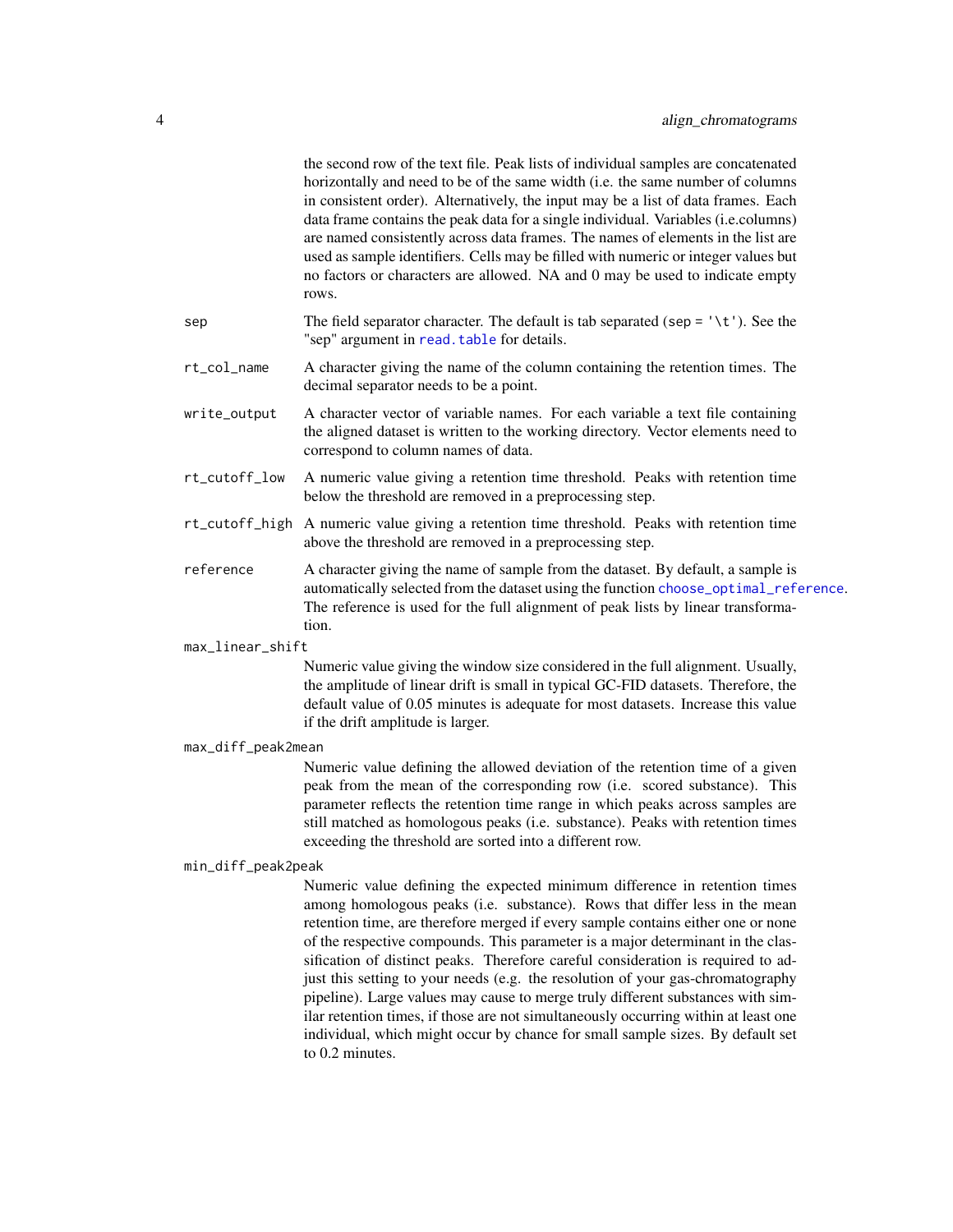<span id="page-4-0"></span>

| blanks             | Character vector of names of negative controls. Substances found in any of the<br>blanks will be removed from the aligned dataset, before the blanks are deleted<br>from the aligned data as well. This is an optional filtering step. |
|--------------------|----------------------------------------------------------------------------------------------------------------------------------------------------------------------------------------------------------------------------------------|
| delete_single_peak |                                                                                                                                                                                                                                        |
|                    | Boolean, determining whether substances that occur in just one sample are re-<br>moved or not.                                                                                                                                         |
| remove_empty       | Boolean, allows to remove samples which lack any peak after the alignment<br>finished. By default FALSE                                                                                                                                |
| permute            | Boolean, by default a random permutation of samples is conducted prior for each<br>row-wise alignment step. Setting this parameter to FALSE causes alignment of<br>the dataset as it is.                                               |
|                    | order of samples is constantly randomised during the alignment. Allows to pre-<br>vent this behaviour for maximal repeatability if needed.                                                                                             |
|                    | optional arguments passed to methods, see barplot.                                                                                                                                                                                     |

#### Details

This function aligns and matches homologous peaks across samples using a three-step algorithm based on user-defined parameters that are explained in the next section. In brief: (1) A full alignment of peak retention times is conducted to correct for systematic linear drift of retention times among homologous peaks from run to run. Thereby a coarse alignment is achieved that maximises the similarity of retention times across homologous peaks prior to a (2) partial alignment and matching of peaks. This and the next step in the alignment is based on a retention time matrix that contains all samples as columns and peak retention times in rows. The goal is to match homologous peaks within the same row that represents a chemical substance. Here, peaks are recognised as homologous when the retention time matches within a user-defined error span (see max\_diff\_peak2mean) that approximates the expected retention time uncertainty. Here, the position of every peak in the matrix is evaluated in comparison to similar peaks across the complete dataset and homologous peaks are gradually grouped together row by row. After all peaks were matched, a (3) adjacent rows of similar retention time are scanned to detect redundancies. A pair of rows is identified as redundant and merged if mean retention times are closer than specified by min\_diff\_peak2peak and single samples only contain peak in one but not both rows. Therefore, this step allows to match peaks that are associated with higher variance than allowed during the previous step. Several optional processing steps are available, ranging from the removal of peaks representing contaminations (requires to include blanks as a control) to the removal of uninformative peaks that are present in just one sample (so called singletons).

## Value

Returns an object of class "GCalign" that is a a list containing several objects that are listed below. Note, that the objects "heatmap\_input" and "Logfile" are best inspected by calling the provided functions gc\_heatmap and print.

aligned Aligned Gas Chromatography peak data subdivided into individual data frames for every variable. Samples are represented by columns, rows specify homologous peaks. The first column of every data frame is comprised of the mean retention time of the respective peak (i.e. row). Retention times of samples resemble the values of the raw data. Internally, linear adjustments are considered where appropriate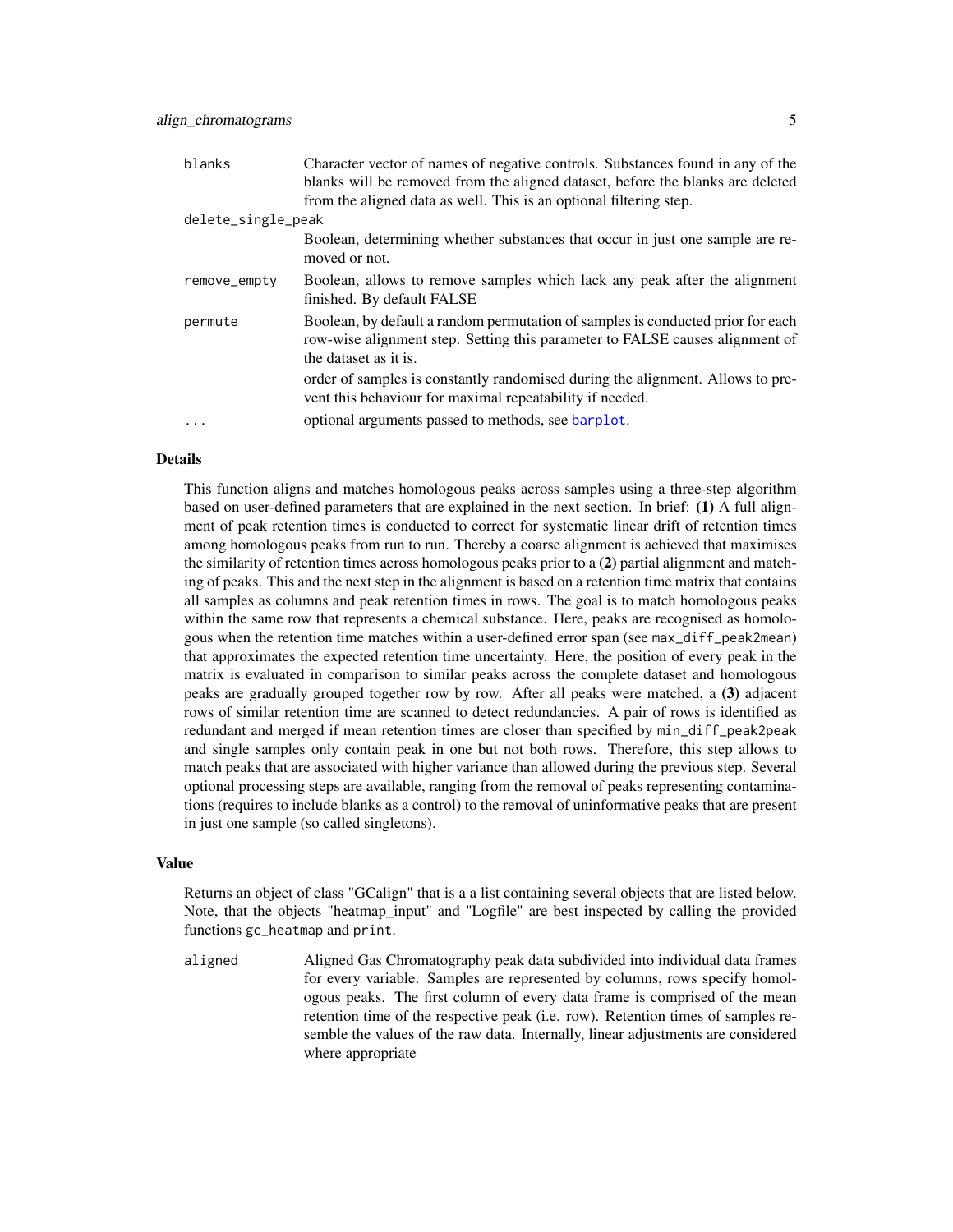<span id="page-5-0"></span>

| heatmap_input | Used internally to create heatmaps of the aligned data               |
|---------------|----------------------------------------------------------------------|
| Logfile       | A protocol of the alignment process.                                 |
| input_list    | Input data in form of a list of data frames.                         |
| aligned_list  | Aligned data in form of a list of data frames.                       |
| input_matrix  | List of matrices. Each matrix contains the input data for a variable |

## Author(s)

Martin Stoffel (martin.adam.stoffel@gmail.com) & Meinolf Ottensmann (meinolf.ottensmann@web.de)

#### Examples

```
## Load example dataset
data("peak_data")
## Subset for faster processing
peak_data <- peak_data[1:3]
peak_data <- lapply(peak_data, function(x) x[1:50,])
## align data with default settings
out <- align_chromatograms(peak_data, rt_col_name = "time")
```
<span id="page-5-1"></span>as.data.frame.GCalign *Output aligned data in form of a data frame for each variable*

## Description

Based on an object of class "GCalign" that was created using [align\\_chromatograms](#page-2-1), a list of data frames for each variable in the dataset is returned. Within data frames rows represent substances and columns are variables (i.e. substances).

## Usage

```
## S3 method for class 'GCalign'
as.data.frame(x, row.names = NULL, optional = FALSE, ...)
```

| $\mathsf{x}$ | An object of class "GCalign". See align_chromatograms for details.                                                                                                                                                                                                                                                                                                             |
|--------------|--------------------------------------------------------------------------------------------------------------------------------------------------------------------------------------------------------------------------------------------------------------------------------------------------------------------------------------------------------------------------------|
| row.names    | NULL or a character vector giving the row names for the data frame. Missing<br>values are not allowed.                                                                                                                                                                                                                                                                         |
| optional     | logical. If TRUE, setting row names and converting column names (to syntac-<br>tic names: see make names) is optional. Note that all of R's base package<br>as data. frame() methods use optional only for column names treatment,<br>basically with the meaning of $data$ . $frame(*, check. names = !optional)$ . See<br>also the make, names argument of the matrix method. |
| $\cdots$     | additional arguments to be passed to or from methods.                                                                                                                                                                                                                                                                                                                          |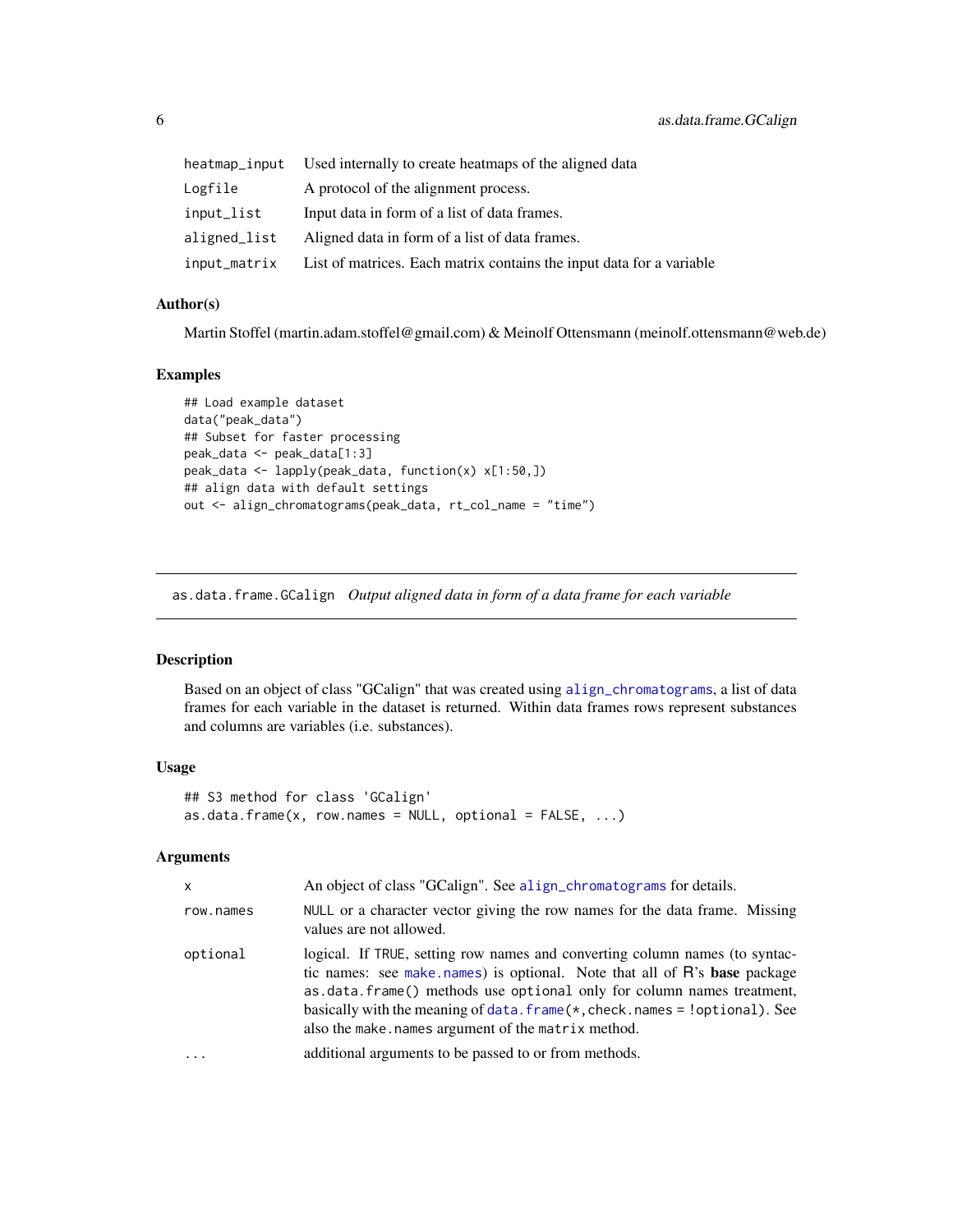# <span id="page-6-0"></span>check\_input 7

# Author(s)

Meinolf Ottensmann (meinolf.ottensmann@web.de) & Martin Stoffel (martin.adam.stoffel@gmail.com)

## Examples

```
data("aligned_peak_data")
out <- as.data.frame(x = aligned_peak_data)
```

```
check_input Check input prior to processing in GCalignR
```
## Description

Checks input files for common formatting problems.

## Usage

check\_input(data, plot = FALSE, sep = "\t", message = TRUE, ...)

| data    | Dataset containing peaks that need to be aligned and matched. For every peak<br>a arbitrary number of numerical variables can be included (e.g. peak height,<br>peak area) in addition to the mandatory retention time. The standard format<br>is a tab-delimited text file according to the following layout: (1) The first row<br>contains sample names, the (2) second row column names of the corresponding<br>peak lists. Starting with the third row, peak lists are included for every sample<br>that needs to be incorporated in the dataset. Here, a peak list contains data for<br>individual peaks in rows, whereas columns specify variables in the order given in<br>the second row of the text file. Peak lists of individual samples are concatenated<br>horizontally and need to be of the same width (i.e. the same number of columns<br>in consistent order). Alternatively, the input may be a list of data frames. Each<br>data frame contains the peak data for a single individual. Variables (i.e.columns)<br>are named consistently across data frames. The names of elements in the list are<br>used as sample identifiers. Cells may be filled with numeric or integer values but<br>no factors or characters are allowed. NA and 0 may be used to indicate empty<br>rows. |
|---------|------------------------------------------------------------------------------------------------------------------------------------------------------------------------------------------------------------------------------------------------------------------------------------------------------------------------------------------------------------------------------------------------------------------------------------------------------------------------------------------------------------------------------------------------------------------------------------------------------------------------------------------------------------------------------------------------------------------------------------------------------------------------------------------------------------------------------------------------------------------------------------------------------------------------------------------------------------------------------------------------------------------------------------------------------------------------------------------------------------------------------------------------------------------------------------------------------------------------------------------------------------------------------------------------------|
| plot    | Boolean specifying if the distribution of peak numbers is plotted.                                                                                                                                                                                                                                                                                                                                                                                                                                                                                                                                                                                                                                                                                                                                                                                                                                                                                                                                                                                                                                                                                                                                                                                                                                   |
| sep     | The field separator character. The default is tab separated (sep = $\forall t$ ). See the<br>"sep" argument in read. table for details.                                                                                                                                                                                                                                                                                                                                                                                                                                                                                                                                                                                                                                                                                                                                                                                                                                                                                                                                                                                                                                                                                                                                                              |
| message | Boolean determining if passing all checks is indicated by a message.                                                                                                                                                                                                                                                                                                                                                                                                                                                                                                                                                                                                                                                                                                                                                                                                                                                                                                                                                                                                                                                                                                                                                                                                                                 |
| .       | optional arguments passed to methods, see barplot.                                                                                                                                                                                                                                                                                                                                                                                                                                                                                                                                                                                                                                                                                                                                                                                                                                                                                                                                                                                                                                                                                                                                                                                                                                                   |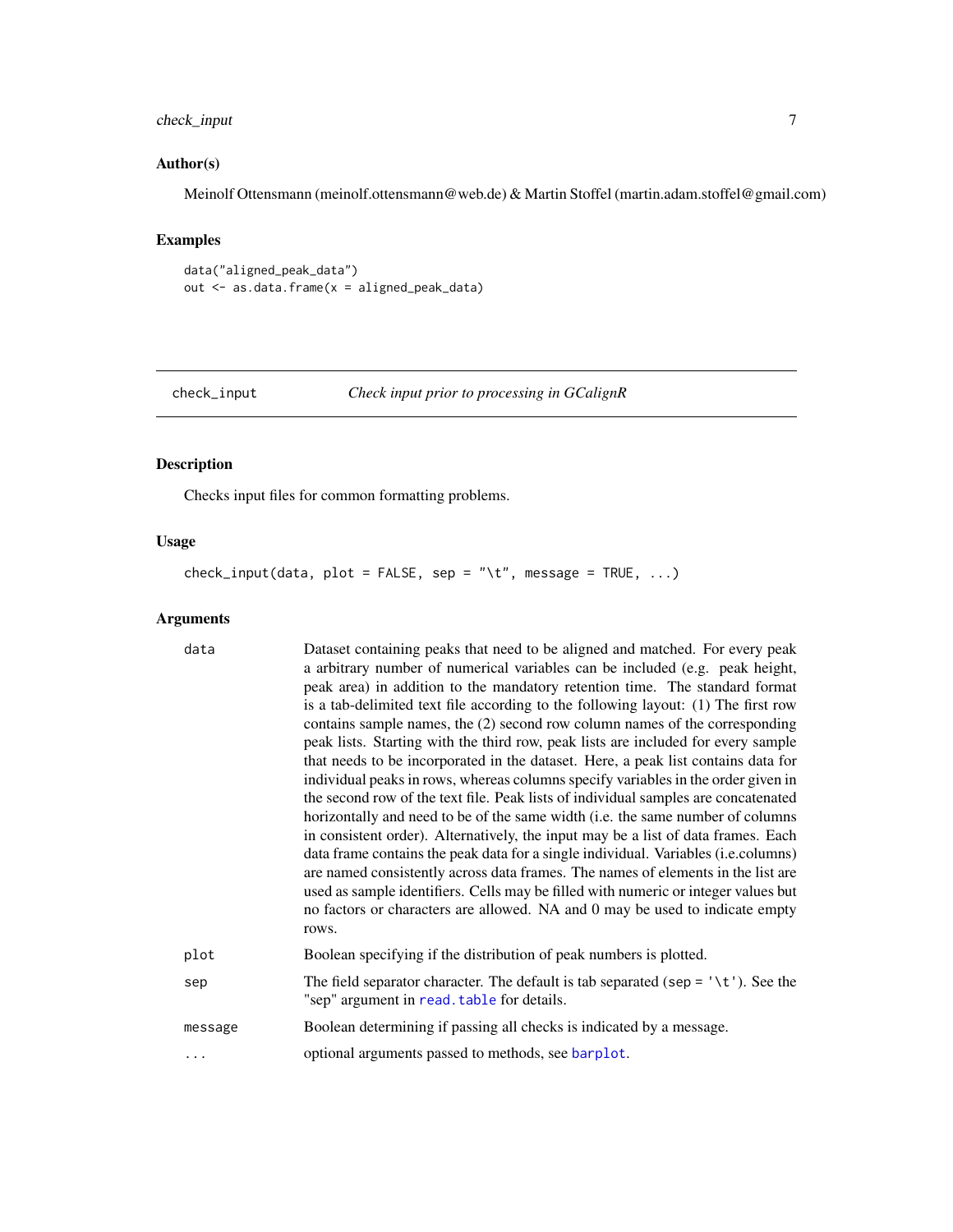## <span id="page-7-0"></span>Details

Sample names should contain just letters, numbers and underscores and no whitespaces. Each sample has to contain the same number of columns, one of which is the retention time and the others are arbitrary variables in consistent order across samples. Retention times are expected to be numeric, i.e. they are only allowed to contain numbers from 0-9 and "." as the only decimal character. Have a look at the vignettes for examples.

## Author(s)

Martin Stoffel (martin.adam.stoffel@gmail.com) & Meinolf Ottensmann (meinolf.ottensmann@web.de)

#### Examples

```
## gc-data
data("peak_data")
## Checks format
check_input(peak_data)
## Includes a barplot of peak numbers in the raw data
check_input(peak_data, plot = TRUE)
```

```
choose_optimal_reference
```
*Select the optimal reference for full alignments of peak lists*

## **Description**

Full alignments of peak lists require the specification of a fixed reference to which all other samples are aligned to. This function provides an simple algorithm to find the most suitable sample among a dataset. The so defined reference can be used for full alignments using [linear\\_transformation](#page-14-1). The functions is evoked internally by [align\\_chromatograms](#page-2-1) if no reference was specified by the user.

## Usage

```
choose_optimal_reference(data = NULL, rt_col_name = NULL, sep = "\t")
```
#### Arguments

data Dataset containing peaks that need to be aligned and matched. For every peak a arbitrary number of numerical variables can be included (e.g. peak height, peak area) in addition to the mandatory retention time. The standard format is a tab-delimited text file according to the following layout: (1) The first row contains sample names, the (2) second row column names of the corresponding peak lists. Starting with the third row, peak lists are included for every sample that needs to be incorporated in the dataset. Here, a peak list contains data for individual peaks in rows, whereas columns specify variables in the order given in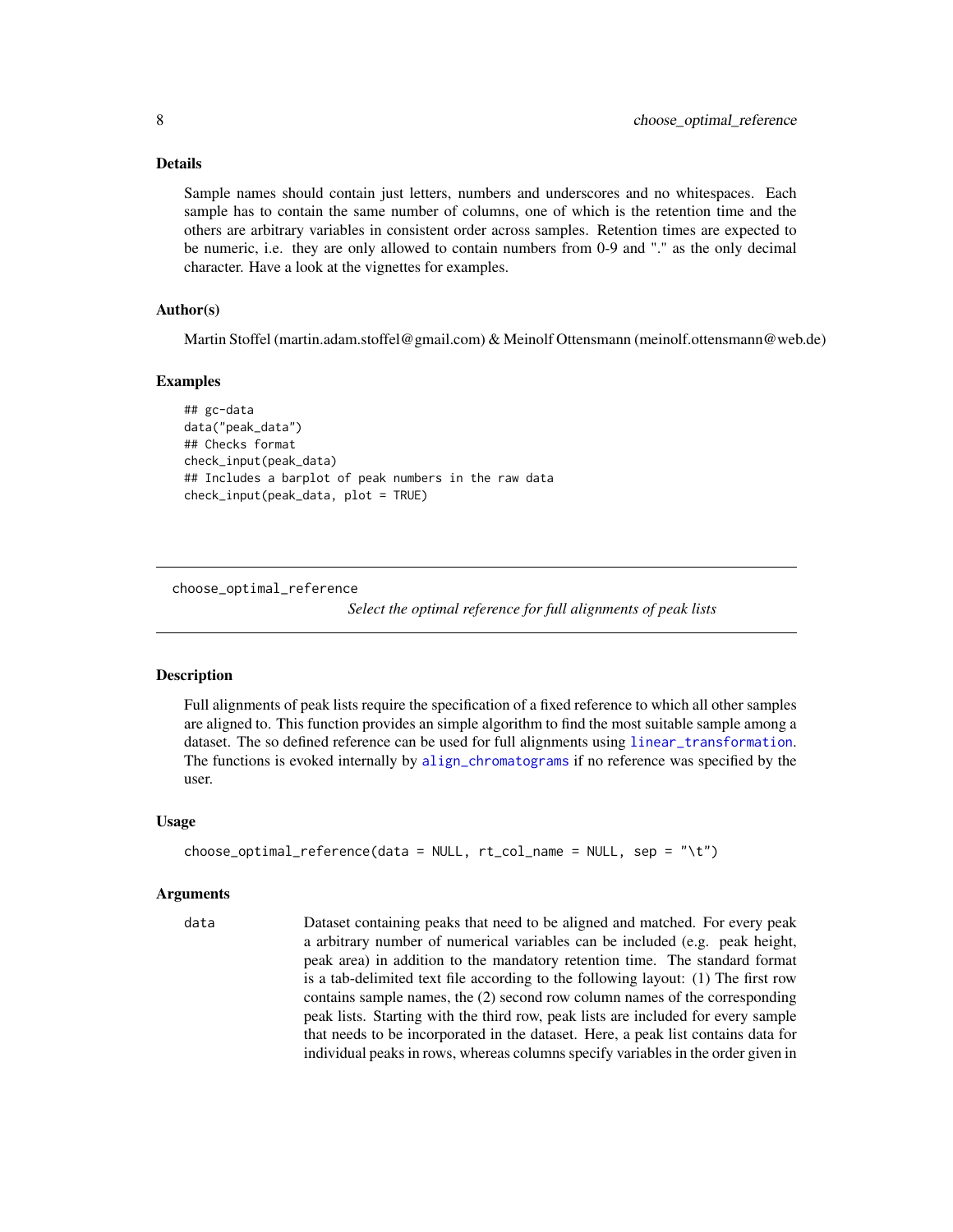<span id="page-8-0"></span>

|             | the second row of the text file. Peak lists of individual samples are concatenated<br>horizontally and need to be of the same width (i.e. the same number of columns                                                                                                                                                                                                                                                                                |
|-------------|-----------------------------------------------------------------------------------------------------------------------------------------------------------------------------------------------------------------------------------------------------------------------------------------------------------------------------------------------------------------------------------------------------------------------------------------------------|
|             | in consistent order). Alternatively, the input may be a list of data frames. Each<br>data frame contains the peak data for a single individual. Variables ( <i>i.e.columns</i> )<br>are named consistently across data frames. The names of elements in the list are<br>used as sample identifiers. Cells may be filled with numeric or integer values but<br>no factors or characters are allowed. NA and 0 may be used to indicate empty<br>rows. |
| rt col name | A character giving the name of the column containing the retention times. The<br>decimal separator needs to be a point.                                                                                                                                                                                                                                                                                                                             |
| sep         | The field separator character. The default is tab separated (sep = $\lceil \cdot \lceil \cdot \rceil \rceil$ ). See the<br>"sep" argument in read. table for details.                                                                                                                                                                                                                                                                               |

## Details

Every sample is considered in determining the optimal reference in comparison to all other samples by estimating the similarity to all other samples. For a reference-sample pair, the deviation in retention times between all reference peaks and the always nearest peak in the sample is summed and divided by the number of reference peaks. The calculated value is a similarity score that converges to zero the more similar reference and sample are. For every potential reference, the median score of all pair-wise comparisons is used as a similarity proxy. The optimal sample is then defined by the minimum value among these scores. This functions is used internally in [align\\_chromatograms](#page-2-1) to select a reference if non was specified by the user.

#### Value

A list with following elements

| sample | Name of the sample with the highest average similarity to all other samples |
|--------|-----------------------------------------------------------------------------|
| score  | Median number of shared peaks with other samples                            |

## Author(s)

Martin Stoffel (martin.adam.stoffel@gmail.com) & Meinolf Ottensmann (meinolf.ottensmann@web.de)

```
## 1.) input is a list
## using a list of samples
data("peak_data")
## subset for faster processing
peak_data <- peak_data[1:3]
choose_optimal_reference(peak_data, rt_col_name = "time")
```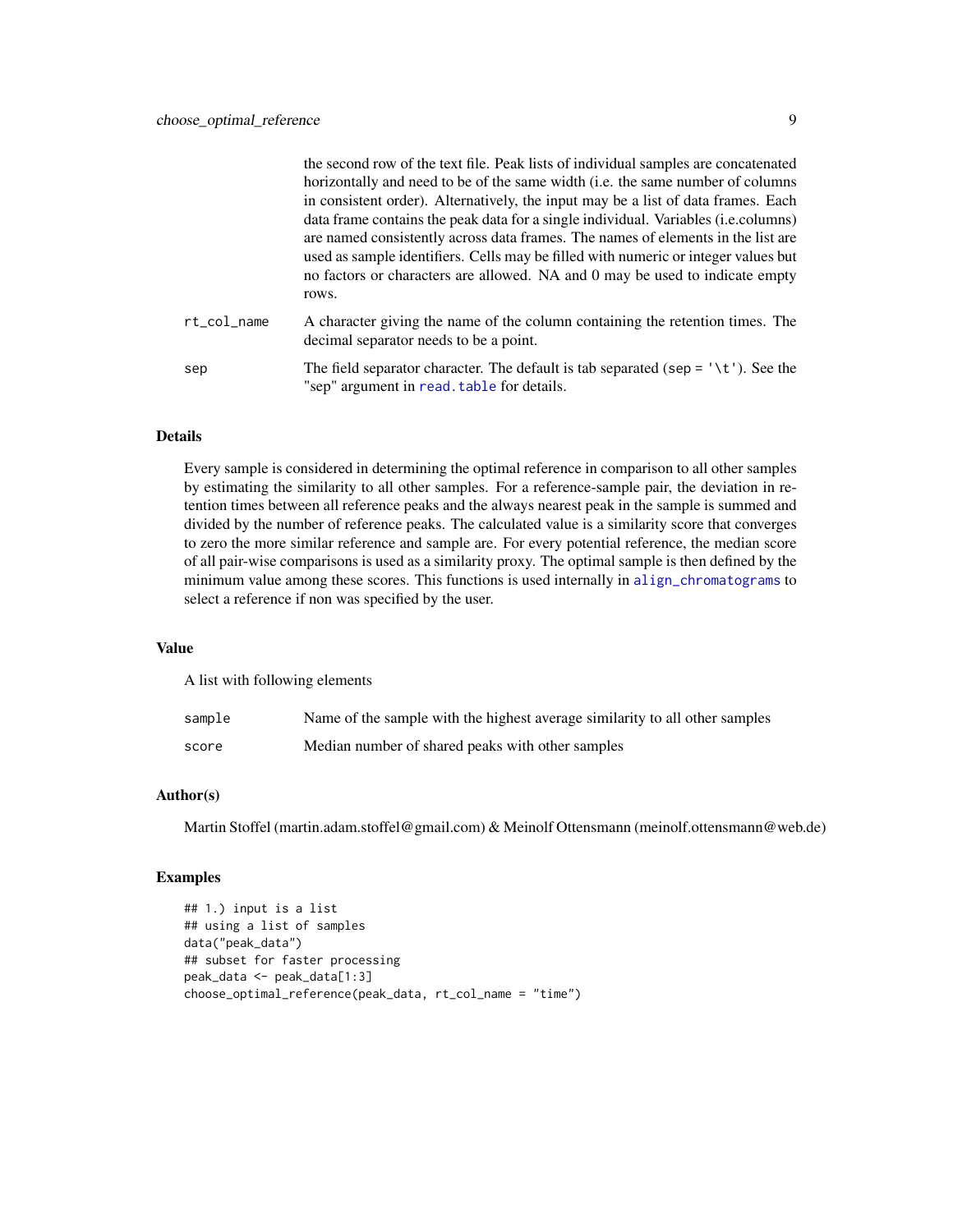<span id="page-9-1"></span><span id="page-9-0"></span>

## Description

Creates a graphical representation of one or multiple peak lists in the form of a pseudo- chromatogram. Peaks are represented by gaussian distributions centered at the peak retention time. The peak height is arbitrary and does not reflect any measured peak intensity.

## Usage

```
draw_chromatogram(
  data = NULL,rt_col_name = NULL,
 width = 0.1,
  step = NULL,
  sep = "\t",
 breaks = NULL,
  rt_limits = NULL,
  samples = NULL,
  show_num = FALSE,
  show_r t = FALSE,plot = TRUE,
  shape = c("gaussian", "stick"),
  legend.position = "bottom"
)
```

| data                     | The input data can be either a GCalignR input file or an GCalign object. See<br>align_chromatograms for details on both.                             |
|--------------------------|------------------------------------------------------------------------------------------------------------------------------------------------------|
| rt_col_name              | A character giving the name of the column containing the retention times. The<br>decimal separator needs to be a point.                              |
| width                    | Numeric value giving the standard deviation of gaussian peaks. Decrease this<br>value to separate overlapping peaks within samples. Default is 0.01. |
| step                     | character allowing to visualise different steps of the alignment when a GCalign<br>object is used. By default the aligned data is shown.             |
| sep                      | The field separator character. The default is tab separated (sep = $\forall t'$ ). See the<br>"sep" argument in read. table for details.             |
| breaks                   | A numeric vector giving the breakpoints between ticks on the x axis.                                                                                 |
| $rt$ <sub>-</sub> limits | A numeric vector of length two giving min and max values or retention times to<br>plot.                                                              |
| samples                  | A character vector of sample names to draw chromatograms of a subset.                                                                                |
| show_num                 | Boolean indicating whether sample numbers are drawn on top of each peak.                                                                             |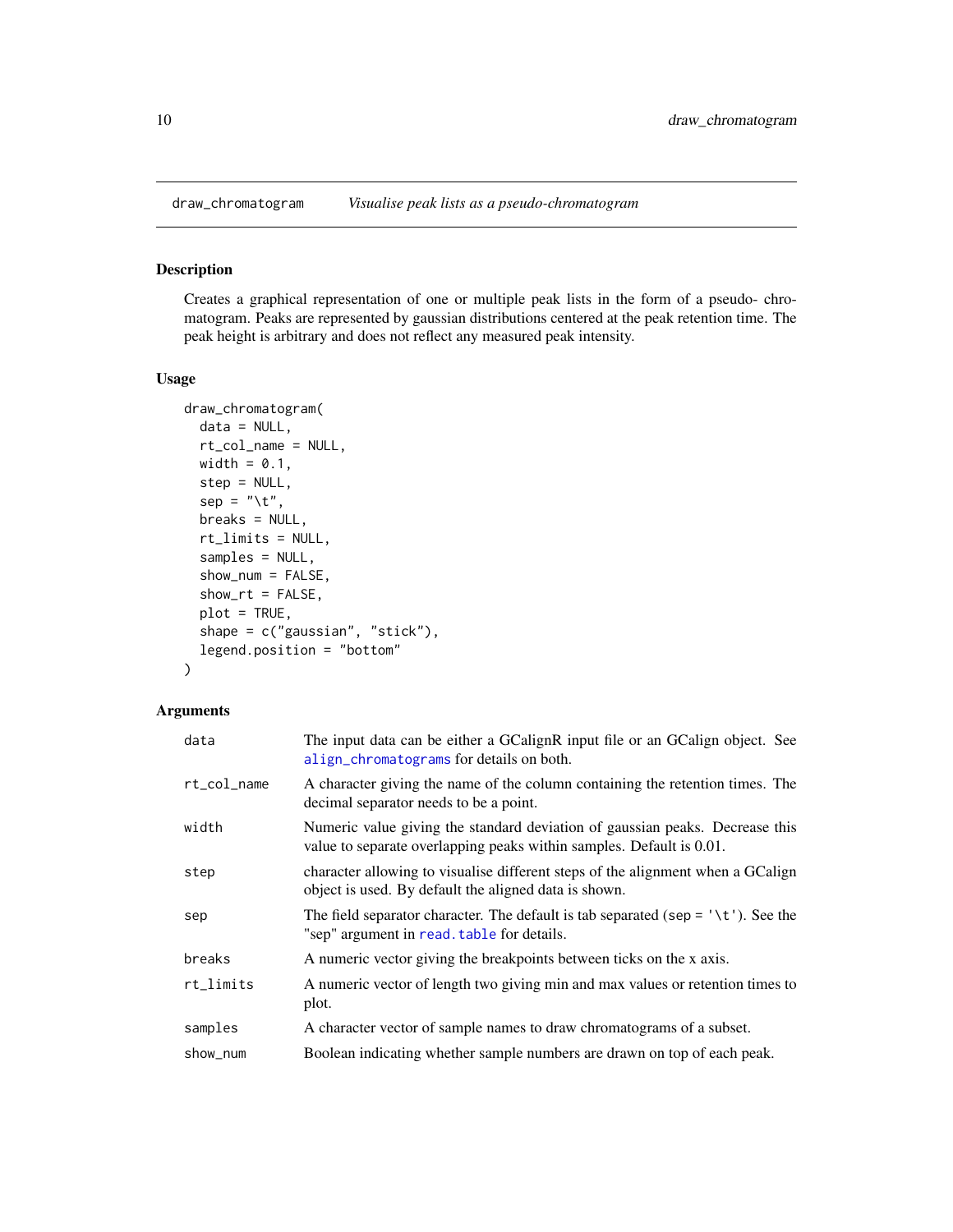<span id="page-10-0"></span>

| show_rt | Boolean indicating whether peak retention times are drawn on top of each peak.                                                                        |
|---------|-------------------------------------------------------------------------------------------------------------------------------------------------------|
| plot    | Boolean indicating if the plot is printed.                                                                                                            |
| shape   | A character determining the shape of peaks. Peaks are approximated as "gaus-<br>sian" by default. Alternatively, peaks can be visualised as "sticks". |
|         |                                                                                                                                                       |

legend.position

See [theme](#page-0-0) for options of legend positions.

#### **Details**

Peaks from the are depicted as gaussian distributions. If the data is an "GCalign" object that was processed with [align\\_chromatograms](#page-2-1), chromatograms can be drawn for the dataset prior to alignment ("input"), after correcting linear drift ("shifted") or after the complete alignment was conducted ("aligned"). In the latter case, retention times refer to the mean retention time of a homologous peaks scored among samples and do not reflect any between-sample variation anymore. Depending on the range of retention times and the distance among substances the peak width can be adjusted to enable a better visual separation of peaks by changing the value of parameter width. Note, homologous peaks (= exactly matching retention time) will overlap completely and only the last sample plotted will be visible. Hence, the number of samples can be printed on top of each peak. The function returns a list containing the ggplot object along with the internally used data frame to allow for maximum control in adapting the plot (see examples section in this document).

## Value

A list containing the data frame created for plotting and the ggplot object. See [ggplot](#page-0-0).

#### Author(s)

Meinolf Ottensmann (meinolf.ottensmann@web.de) & Martin Stoffel (martin.adam.stoffel@gmail.com)

```
## load data
path <- (system.file("extdata", "simulated_peak_data.txt", package = "GCalignR"))
## run with defaults
x \le - draw_chromatogram(data = path, rt_{col\_name} = "rt")
## Customise and split samples in panels
x \leq - draw_chromatogram(data = path, rt_col_name = "rt", samples = c("A2", "A4"),
plot = FALSE, show_num = FALSE)
x[["ggplot"]] + ggplot2::facet_wrap(~ sample, nrow = 2)
## plot without numbers
x <- draw_chromatogram(data = path, show_num = FALSE, rt_col_name = "rt")
```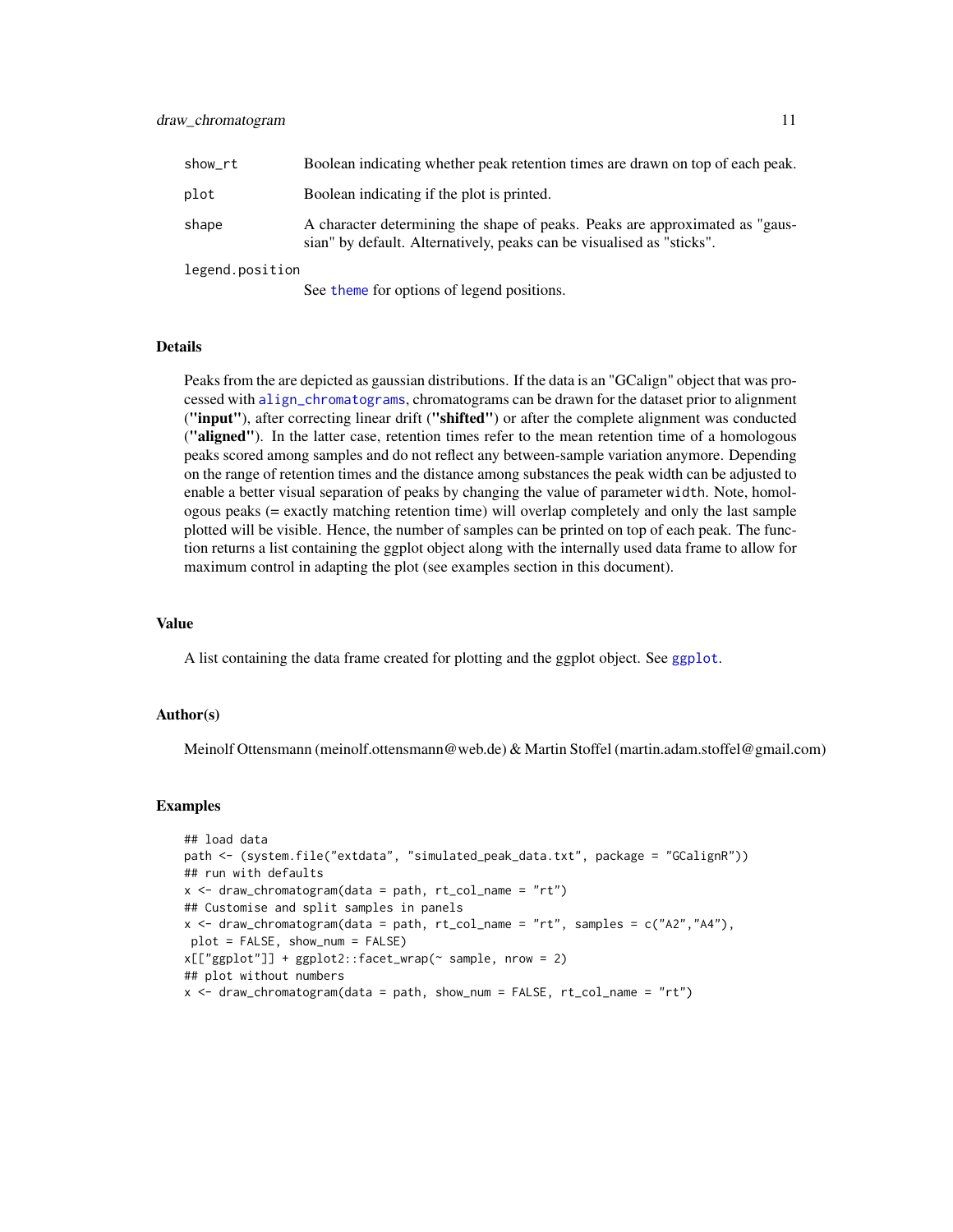<span id="page-11-2"></span><span id="page-11-0"></span>

#### Description

Detects peaks in a vector and calculates the peak height. This function is only appropriate for symmetric gaussian peaks and does not take into account any baseline correction as it required in 'real word' data. Therefore, it does not substitute sophisticated peak detection and integration tools and is only used for illustration purposes in our vignettes.

## Usage

find\_peaks(df)

## Arguments

df A data frame containing x and y coordinates.

#### Value

A data frame containing x and y coordinates of peaks.

## Author(s)

Meinolf Ottensmann (meinolf.ottensmann@web.de) & Martin Stoffel (martin.adam.stoffel@gmail.com)

## Examples

```
## create df
df <- data.frame(x = 1:1000, y = dnorm(1:1000,300,20))
## plot
with(df, plot(x,y))
## detect peak
find_peaks(df)
```
<span id="page-11-1"></span>GCalignR *GCalignR: A Package to Align Gas Chromatography Peaks Based on Retention Times*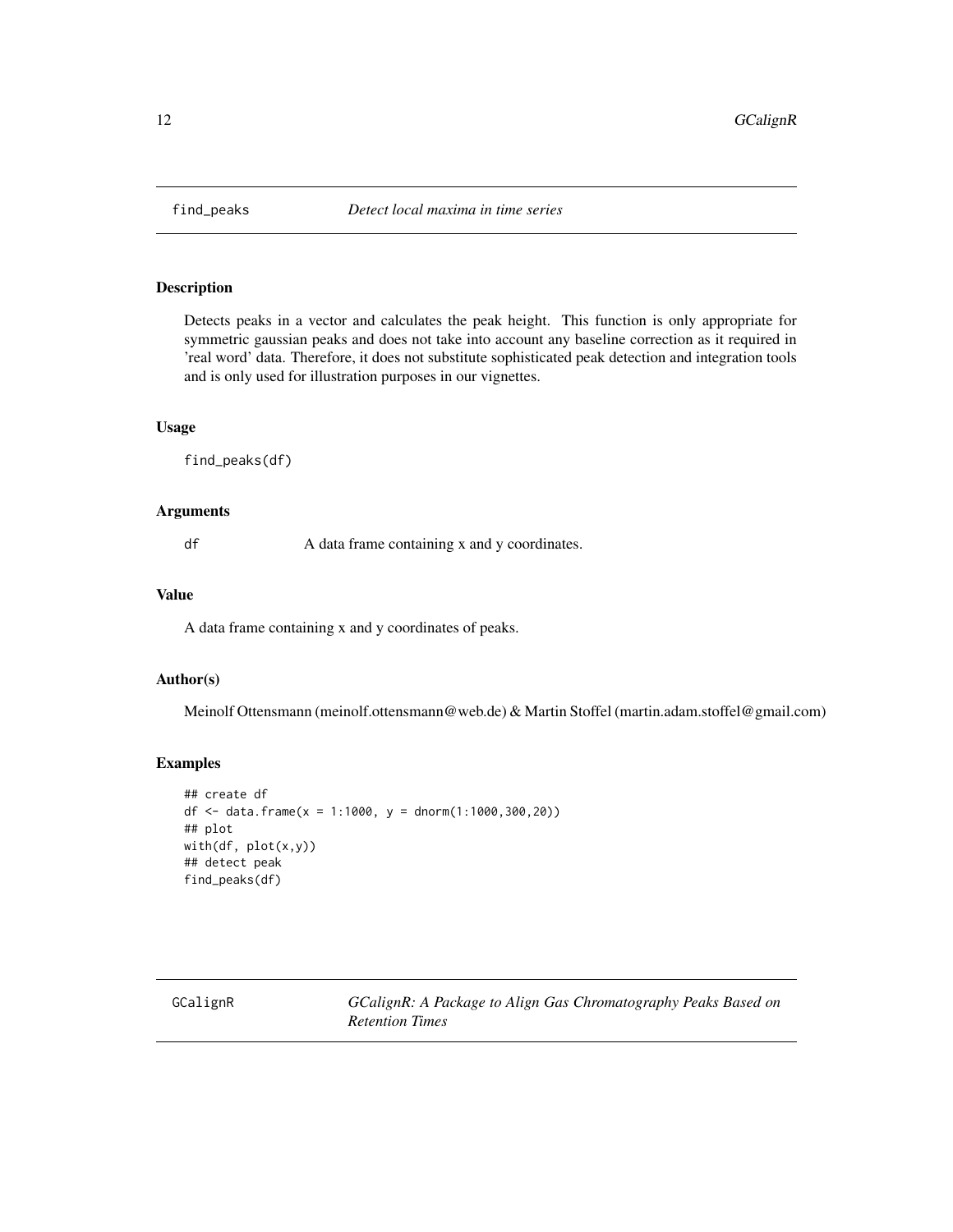### <span id="page-12-0"></span> $\text{g}$ c\_heatmap 13

#### Description

GCalignR contains the functions listed below. Follow the links to access the documentation of each function.

[align\\_chromatograms](#page-2-1) executes all alignment steps.

[as.data.frame.GCalign](#page-5-1) exports aligned data to data frames.

[check\\_input](#page-6-1) tests the input data for formatting issues.

[draw\\_chromatogram](#page-9-1) visualises peak lists in form of a chromatogram.

[find\\_peaks](#page-11-2) detects and calculates peak heights in chromatograms. Not intended to be used for peak integration in empirical data. Used for illustration purposes only.

[gc\\_heatmap](#page-12-1) visualises aligned datasets using heatmaps that can be customised.

[norm\\_peaks](#page-17-1) allows to compute the relative abundance of peaks with samples.

[peak\\_interspace](#page-19-1) gives a histogram of the distance between peaks within samples over the whole dataset.

[read\\_peak\\_list](#page-23-1) reads the content of a text file and converts it to a list.

[remove\\_blanks](#page-23-2) removes peaks resembling contaminations from aligned datasets.

[remove\\_singletons](#page-24-1) removes peaks that are unique for one individual sample.

[simple\\_chroma](#page-25-1) creates simple chromatograms for testing and illustration purposes.

#### Details

More details on the package are found in the vignettes that can be accessed via browseVignettes("GCalignR").

<span id="page-12-1"></span>gc\_heatmap *Visualises peak alignments in form of a heatmap*

#### **Description**

The goal of aligning peaks is to match homologous peaks that are thought to represent homologous substances in the same row across samples, although peaks have slightly different retention times across samples. This function makes it possible to evaluate the alignment quickly by inspecting the (i) distribution of peaks across samples, (ii) the variation for each homologous peak (column) as well as (iii) patterns that might hint at splitting peaks across rows. The mean retention time per homologous peak is here defined as the "true" retention time and deviations of individual peaks can be seen by a large deviation in the retention time to the mean. Subsetting of the retention time range (i.e. selecting peaks by the mean retention time) and samples (by name or by position) allow to quickly inspect regions of interest. Two types of heatmaps are available, a binary heatmap allows to determine if the retention time of single samples deviates by more than the user defined threshold from the mean. Optionally, a discrete heatmap allows to check deviations quantitatively. Large deviation can have multiple reasons. The most likely explanation is given by the fact that adjacent rows were merged as specified by the value min\_diff\_peak2peak in [align\\_chromatograms](#page-2-1). Here clear cases, in which peaks of multiple samples have been grouped in either of two or more rows can be merged and cause relatively high variation in peak retention times.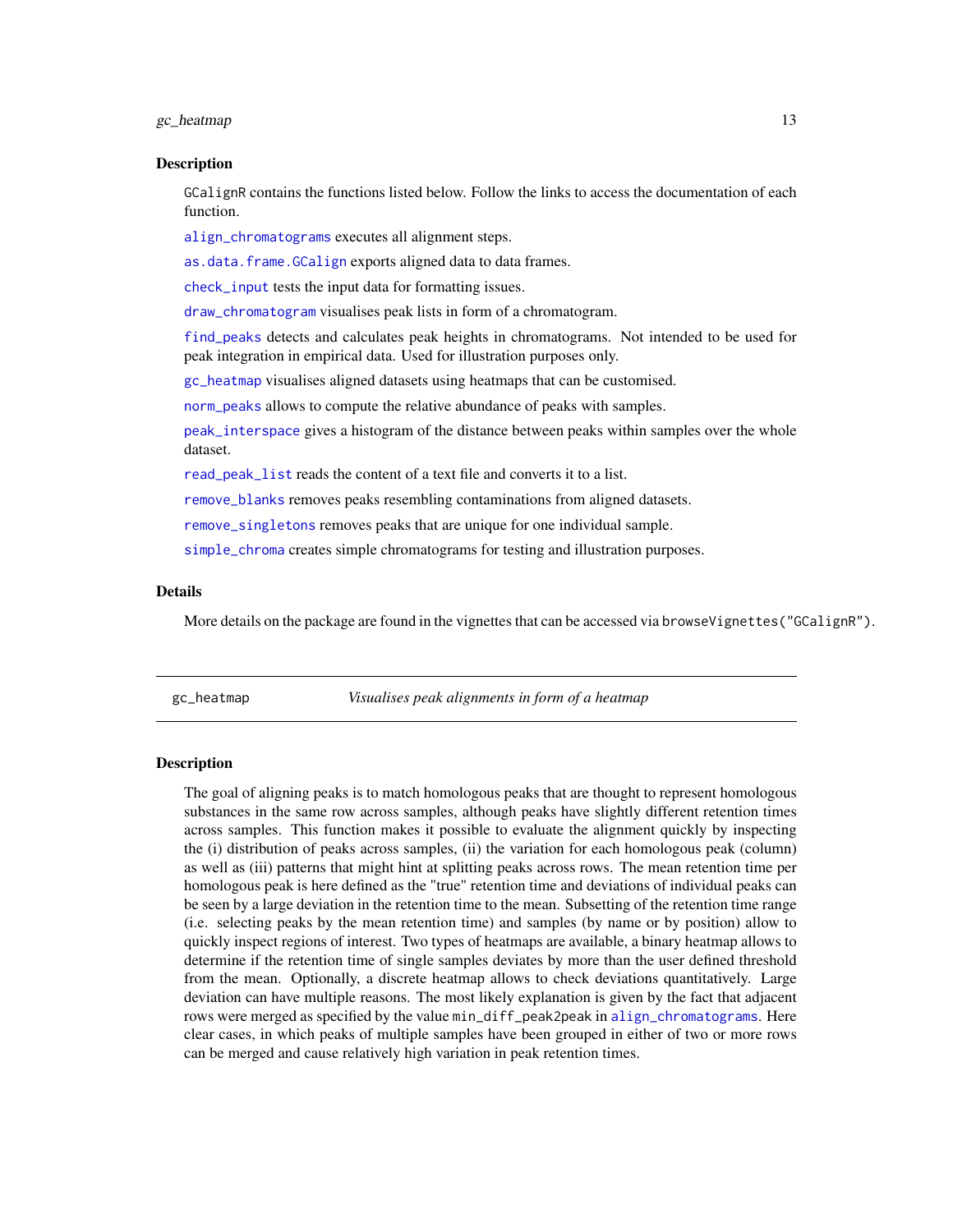# Usage

```
gc_heatmap(
  object = NULL,algorithm_step = c("aligned", "shifted", "input"),
  substance_subset = NULL,
  legend_type = c("legend", "colourbar"),
  samples_subset = NULL,
  type = c("binary", "discrete"),
  threshold = NULL,
  label_size = NULL,
  show_legend = TRUE,
  main_title = NULL,
  label = c("y", "xy", "x", "none")\mathcal{L}
```

| object           | Object of class "GCalign", the output of a call to align_chromatograms.                                                                                                                                                                                                                                                        |
|------------------|--------------------------------------------------------------------------------------------------------------------------------------------------------------------------------------------------------------------------------------------------------------------------------------------------------------------------------|
| algorithm_step   | Character indicating which step of the algorithm is plotted. Either "input",<br>"shifted" or "aligned" specifying the raw, linearly shifted or aligned data re-<br>spectively. Default is the heatmap for the aligned dataset.                                                                                                 |
| substance_subset |                                                                                                                                                                                                                                                                                                                                |
|                  | A vector of integers containing indices of substances in ascending order of re-<br>tention times to plot.                                                                                                                                                                                                                      |
| legend_type      | A character specifying how to present deviations of retention times from the<br>mean. Either in form of discrete steps or on a gradient scale using 'legend' or<br>'colourbar' respectively. Changes are only possible when type = "discrete"                                                                                  |
| samples_subset   | A vector indicating which samples are plotted on the heatmap by giving either<br>indices or names of samples.                                                                                                                                                                                                                  |
| type             | A character specifying whether a deviations of retention times are shown 'bi-<br>nary' (i.e. in comparison to the threshold value) or on a 'discrete' scale with<br>respect to the mean retention time.                                                                                                                        |
| threshold        | A numeric value denoting the threshold above which the deviation of individual<br>peak retention times from the mean retention time of the respective substance are<br>highlighted in heatmaps. By default, the value of parameter max_diff_peak2mean<br>(see align_chromatograms) that was used in aligning the data is used. |
| label_size       | An integer determining the size of labels on y and x axis. By default a fitting<br>label_size is calculate (beta!) to compromise between readability and messiness<br>due to a potentially large number of substances and samples.                                                                                             |
| show_legend      | Boolean determining whether a legend is included or not.                                                                                                                                                                                                                                                                       |
| main_title       | Character giving the title of the heatmap. If not specified, titles are generated<br>automatically.                                                                                                                                                                                                                            |
| label            | Character determining if labels are shown on axes. Depending on the number of<br>peaks and/or samples, labels are difficult to read. Use subsets instead. Possible<br>option are "xy", "x", "y" or "none"                                                                                                                      |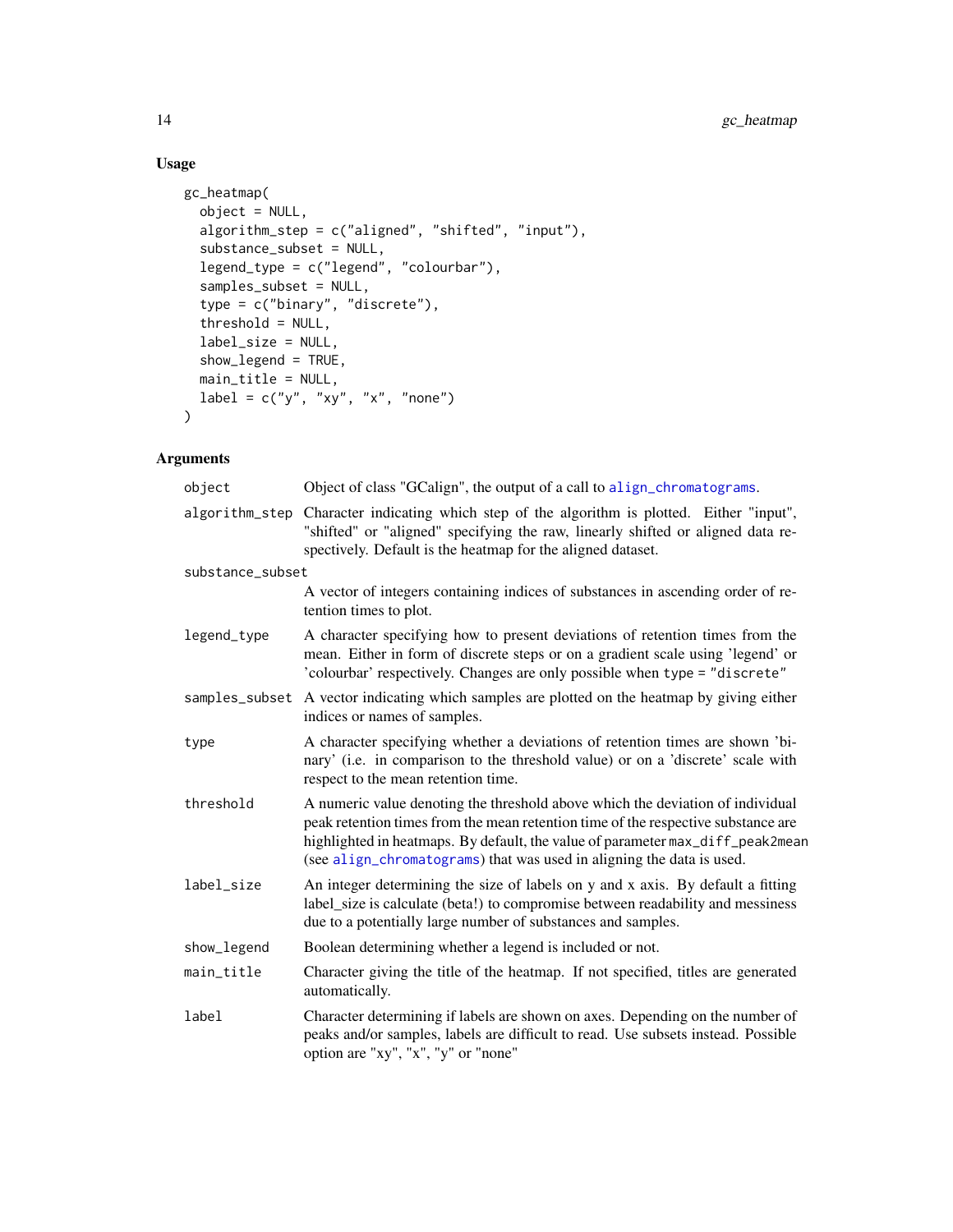### <span id="page-14-0"></span>Value

object of class "ggplot"

## Author(s)

Martin Stoffel (martin.adam.stoffel@gmail.com) & Meinolf Ottensmann (meinolf.ottensmann@web.de)

## Examples

```
## aligned gc-dataset
data("aligned_peak_data")
## Default settings: The final output is plotted
gc_heatmap(aligned_peak_data, algorithm_step = "aligned")
## Plot the input data
gc_heatmap(aligned_peak_data,algorithm_step = "input")
## Plot a subset of the first 50 scored substances
gc_heatmap(aligned_peak_data,algorithm_step="aligned",substance_subset = 1:50)
## Plot specific samples, apply a stricter threshold
gc_heatmap(aligned_peak_data,samples_subset = c("M2","P7","M13","P13"),threshold = 0.02)
```
<span id="page-14-1"></span>linear\_transformation *Full Alignment of Peak Lists by linear retention time correction.*

## Description

Shifts all peaks within samples to maximise the similarity to a reference sample. For optimal results, a sufficient number of shared peaks are required to find a optimal solution. A reference needs to be specified, for instance using [choose\\_optimal\\_reference](#page-7-1). Linear shifts are evaluated within a user-defined window in discrete steps. The highest similarity score defines the shift that will be applied. If more than a single shift step yields to the same similarity score, the smallest absolute value wins in order to avoid overcompensation. The functions is envoked internally by [align\\_chromatograms](#page-2-1).

## Usage

```
linear_transformation(
  gc_peak_list,
  reference,
 max-linear_shift = 0.05,
  step_size = 0.01,
  rt_col_name,
  Logbook = NULL
)
```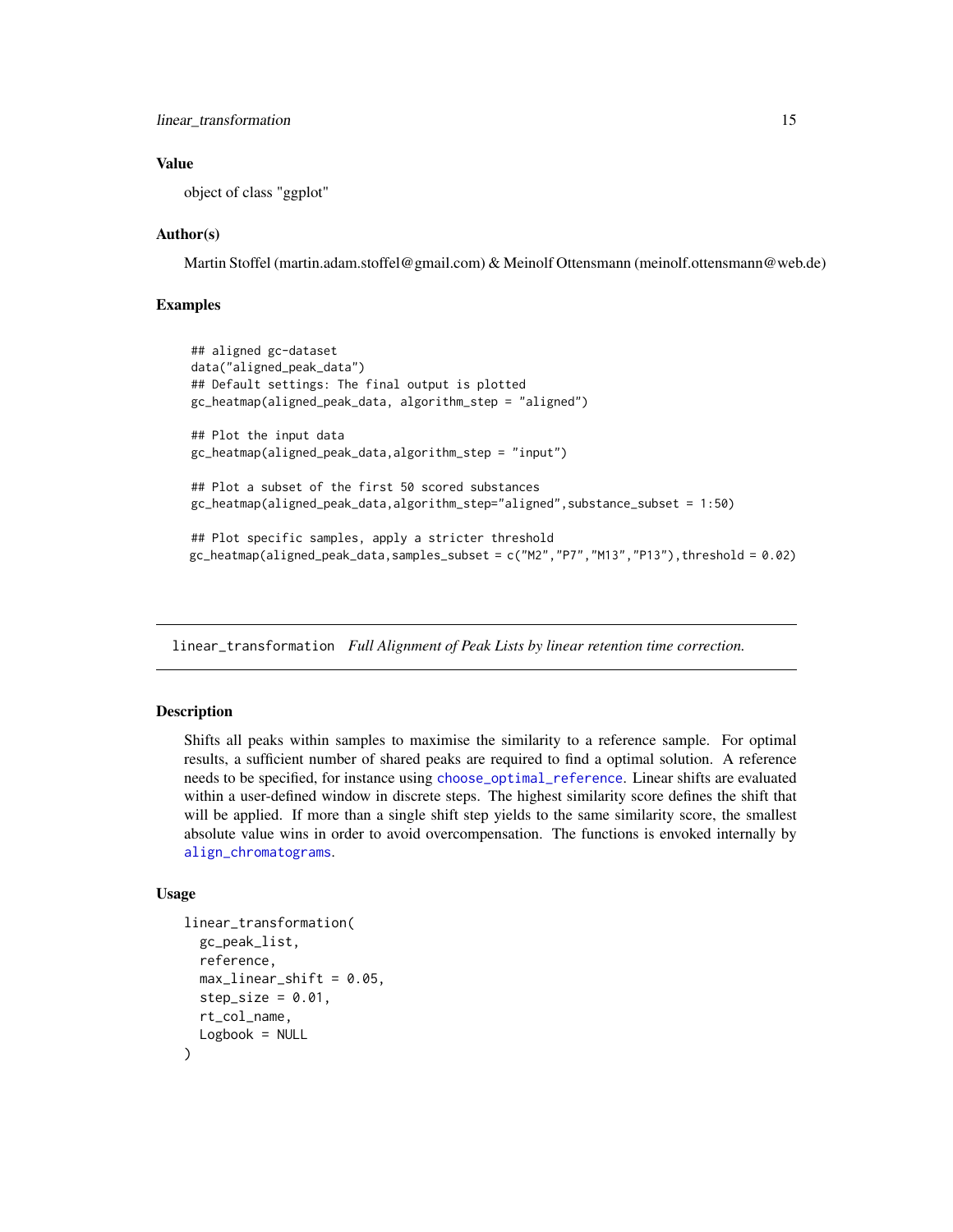#### Arguments

| gc_peak_list     | List of data.frames. Each data.frame contains GC-data (e.g. retention time,<br>peak area, peak height) of one sample. Variables are stored in columns. Rows<br>represent distinct peaks. Retention time is a required variable.                                                               |
|------------------|-----------------------------------------------------------------------------------------------------------------------------------------------------------------------------------------------------------------------------------------------------------------------------------------------|
| reference        | A character giving the name of a sample included in the dataset. All samples are<br>aligned to the reference.                                                                                                                                                                                 |
| max_linear_shift |                                                                                                                                                                                                                                                                                               |
|                  | Numeric value giving the window size considered in the full alignment. Usually,<br>the amplitude of linear drift is small in typical GC-FID datasets. Therefore, the<br>default value of 0.05 minutes is adequate for most datasets. Increase this value<br>if the drift amplitude is larger. |
| step_size        | Integer giving the step size in which linear shifts are evaluated between max_linear_shift<br>and-max_linear_shift.                                                                                                                                                                           |
| rt_col_name      | A character giving the name of the column containing the retention times. The<br>decimal separator needs to be a point.                                                                                                                                                                       |
| Logbook          | A list. If present, a summary of the applied linear shifts in full alignments of<br>peak lists is appended to the list. If not specified, a list will be created automati-<br>cally.                                                                                                          |
|                  |                                                                                                                                                                                                                                                                                               |

## Details

A similarity score is calculated as the sum of deviations in retention times between all reference peaks and the closest peak in the sample. The principle idea is that the appropriate linear transformation will reduce the deviation in retention time between homologous peaks, whereas all other peaks should deviate randomly. Among all considered shifts, the minimum deviation score is selected for subsequent full alignment by shifting all peaks of the sample by the same value.

#### Value

A list containing two items.

chroma\_aligned List containing the transformed data Logbook Logbook, record of the applied shifts

## Author(s)

Martin Stoffel (martin.adam.stoffel@gmail.com) & Meinolf Ottensmann (meinolf.ottensmann@web.de)

```
dat <- peak_data[1:10]
dat <- lapply(dat, function(x) x[1:50,])
x <- linear_transformation(gc_peak_list = dat, reference = "C2", rt_col_name = "time")
```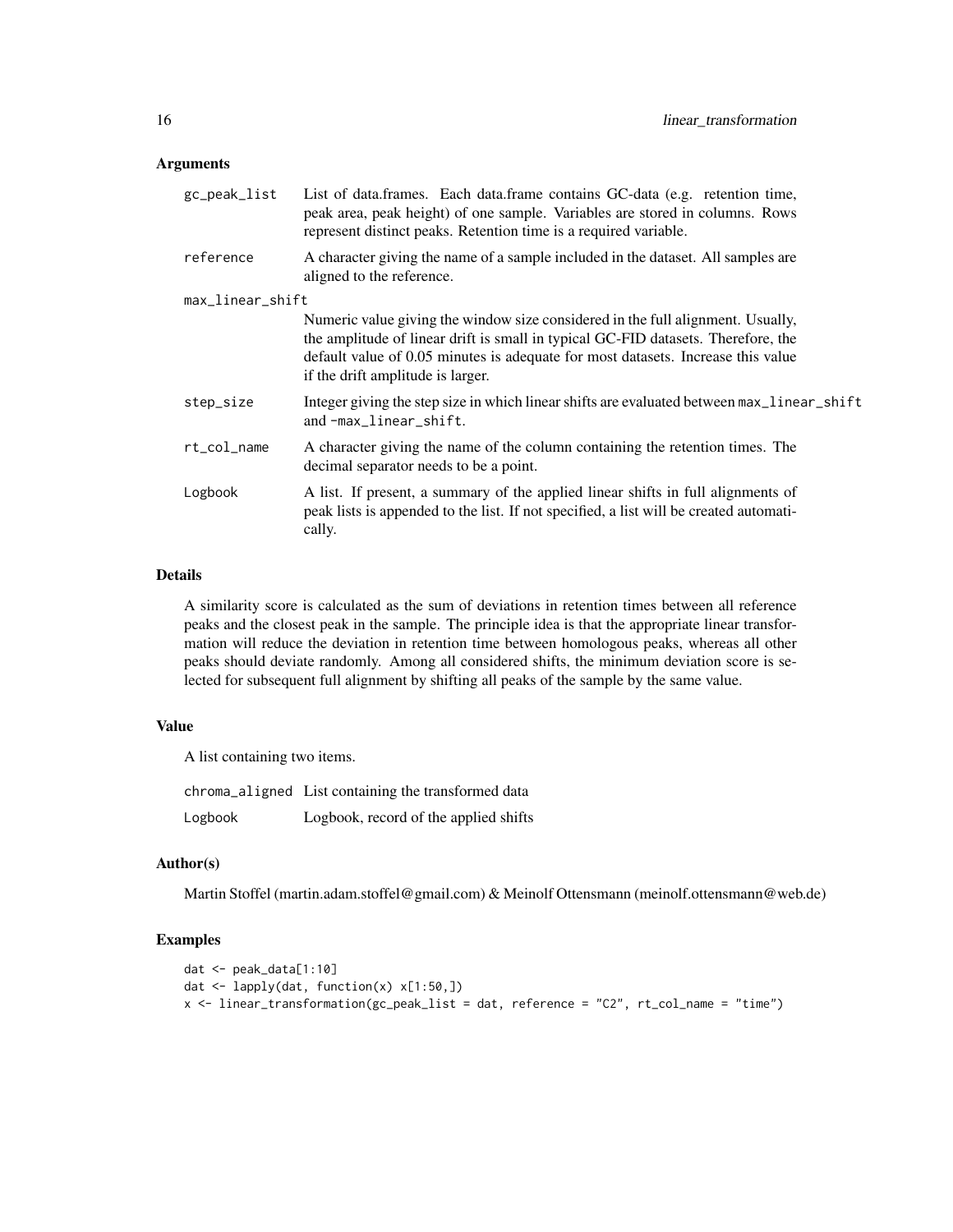#### <span id="page-16-0"></span>Description

Sometimes, redundant rows (i.e. groups of resembling a homologous peak) remain in an aligned dataset. This is the case when two or more adjacent rows exhibit a difference in the mean retention time that is greater than min\_diff\_peak2peak, the parameter that determines a threshold below that redundancy is checked within [align\\_chromatograms](#page-2-1). Therefore, this function allows to raise the threshold for a post processing step that groups the homologous peaks together without the need of repeating a potentially time-consuming alignment with adjusted parameters.

## Usage

```
merge_redundant_rows(data, min_diff_peak2peak = NULL)
```
#### Arguments

data An object of class "GCalign". See [align\\_chromatograms](#page-2-1) for details.

min\_diff\_peak2peak

A numerical giving a threshold in minutes below which rows of similar retention time are checked for redundancy.

## Details

Based on the value of parameter threshold, possibly redundant rows are identified by comparing mean retention times. Next, rows are checked for redundancy. When one or more samples contain peaks in a pair of compared rows, no redundancy is existent and the pair is skipped.

#### Value

a list of two items

| GCalign   | input data with updated input to gc_heatmap          |
|-----------|------------------------------------------------------|
| peak_list | a list of data frames containing the updated dataset |

### Author(s)

Meinolf Ottensmann (meinolf.ottensmann@web.de) & Martin Stoffel (martin.adam.stoffel@gmail.com)

```
## Load example dataset
data("peak_data")
## Subset for faster processing
peak_data <- peak_data[1:3]
peak_data <- lapply(peak_data, function(x) x[1:50,])
## align data whith strict parameters
```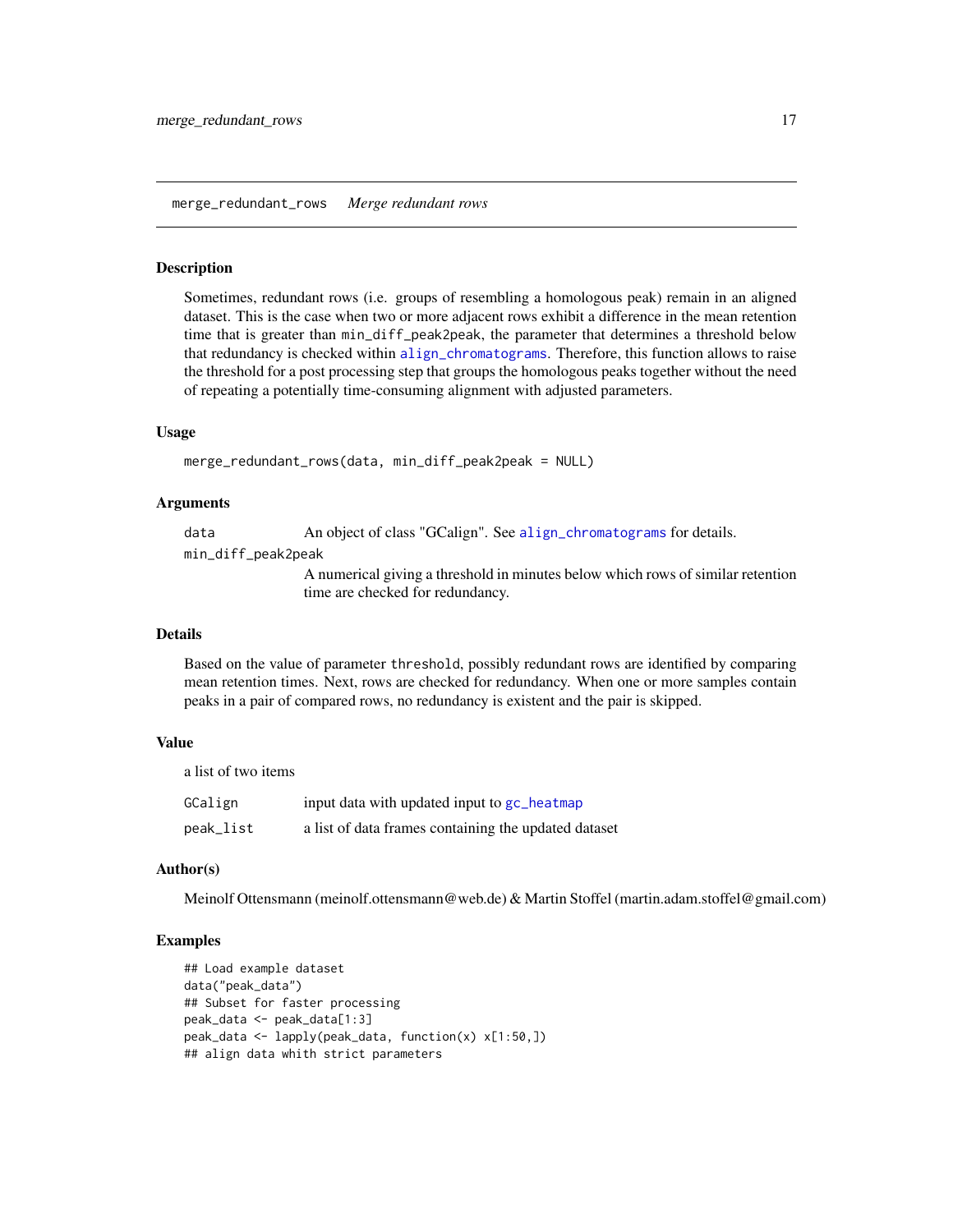<span id="page-17-0"></span>18 norm\_peaks

```
out <- align_chromatograms(peak_data, rt_col_name = "time",
max_diff_peak2mean = 0.01, min_diff_peak2peak = 0.02)
## relax threshold to merge redundant rows
out2 <- merge_redundant_rows(data = out, min_diff_peak2peak = 0.05)
```
#### <span id="page-17-1"></span>norm\_peaks *Normalisation of peak abundancies*

#### Description

Calculates the relative abundance of a peak by normalising an intensity measure with regard to the cumulative abundance of all peaks that are present within an individual sample. The desired measure of peak abundance needs to be included in a column of the input dataset aligned with [align\\_chromatograms](#page-2-1).

## Usage

```
norm_peaks(
  data,
  conc_col_name = NULL,
  rt_col_name = NULL,
  out = c("data.frame", "list")
)
```
## Arguments

| data          | Object of class GCalign created with a lign_chromatograms or a list of data<br>frames that contain peak list of individual samples.       |
|---------------|-------------------------------------------------------------------------------------------------------------------------------------------|
| conc_col_name | Character giving the name of a column in data containing a variable describing<br>the abundance of peaks (e.g. peak area or peak height). |
| rt_col_name   | A character giving the name of the column containing the retention times. The<br>decimal separator needs to be a point.                   |
| out           | character defining the format of the returned data. Either "List" or "data.frame".                                                        |

## Value

Depending on out either a list of data frame or a single data frame were rows represent samples and columns relative peak abundances. Abundances are given as percentages.

@author Martin Stoffel (martin.adam.stoffel@gmail.com) & Meinolf Ottensmann (meinolf.ottensmann@web.de)

```
## aligned gc-dataset
data("aligned_peak_data")
## returns normalised peak area
norm_peaks(data = aligned_peak_data, conc_col_name = "area", rt_col_name = "time")
```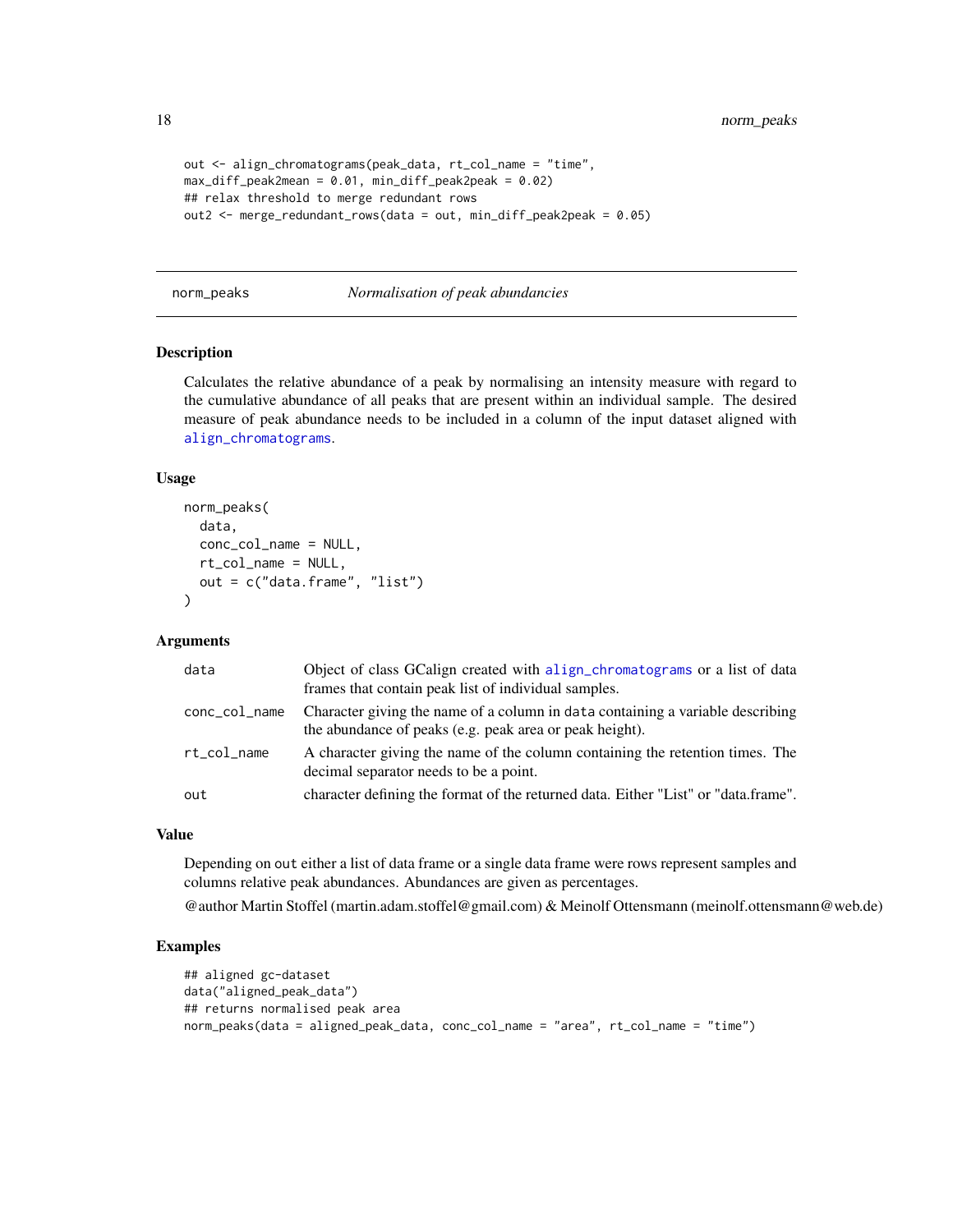<span id="page-18-1"></span><span id="page-18-0"></span>peak\_data *Gas-chromatography data for Antarctic Fur Seals (*Arctocephalus gazella*)*

## Description

This is an example of a typical gas-chromatography output file, listing a number of peaks with their respective retention times and abundance measures. Peaks were detected using Xcalibur 2.0.5 (Thermo Fisher Scientific). The data consists of 41 mother-pup pairs of two different colonies from Bird Island, South Georgia. In addition two blanks (i.e. negative controls) are included.

## Format

A list of data.frame's. Each data.frame contains gas-chromatography peak data of a single sample. The variables within each data.frame are: "time" (peak retention time) and "area" (integral of the peak curve). Each list element i.e. each data.frameis named with the unique sample ID.

#### Source

http://www.pnas.org/content/suppl/2015/08/05/1506076112.DCSupplemental/pnas.1506076112.sd02.xlsx

#### References

Stoffel, M.A.; Caspers, B.A.; Forcada, J.; Giannakara, A.; Baier, M.; Eberhart-Phillips, L.; Mueller, C.; Hoffman, J.I. (2015): Chemical fingerprints encode mother-offspring similarity, colony membership, relatedness, and genetic quality in fur seals. In: Proceedings of the National Academy of Sciences of the United States of America 112 (36), S. E5005-12. DOI: 10.1073/pnas.1506076112.

peak\_factors *Grouping factors corresponding to gas-chromatography data of Antarctic Fur Seals (*Arctocephalus gazella*)*

#### **Description**

List of factors corresponding to samples in [peak\\_data](#page-18-1)

## Format

A data frame where columns represent factors, rows are samples.

### Source

http://www.pnas.org/content/suppl/2015/08/05/1506076112.DCSupplemental/pnas.1506076112.sd02.xlsx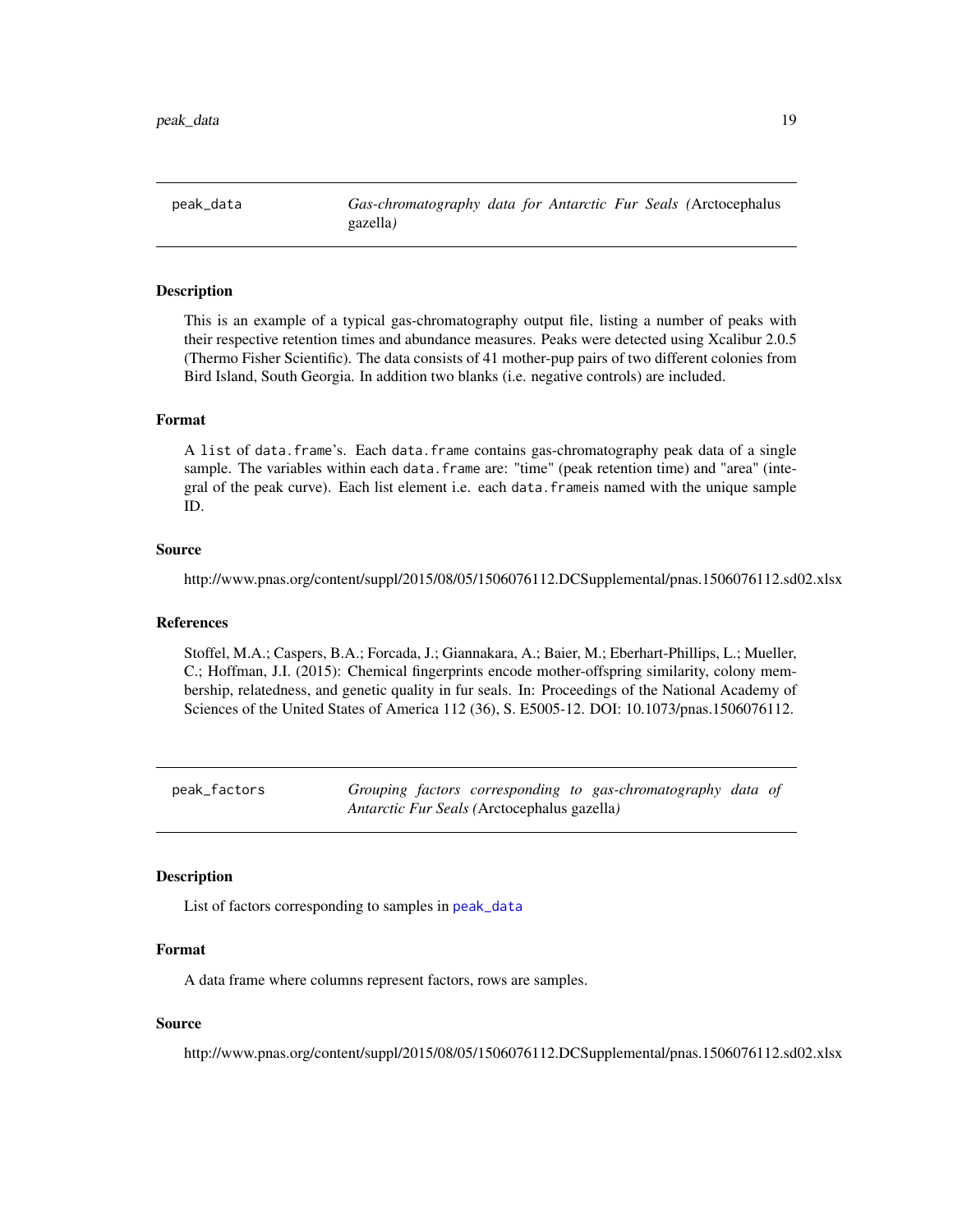## <span id="page-19-0"></span>References

Stoffel, M.A.; Caspers, B.A.; Forcada, J.; Giannakara, A.; Baier, M.; Eberhart-Phillips, L.; Mueller, C.; Hoffman, J.I. (2015): Chemical fingerprints encode mother-offspring similarity, colony membership, relatedness, and genetic quality in fur seals. In: Proceedings of the National Academy of Sciences of the United States of America 112 (36), S. E5005-12. DOI: 10.1073/pnas.1506076112.

<span id="page-19-1"></span>peak\_interspace *Estimate the observed space between peaks within chromatograms*

## **Description**

The parameter min\_diff\_peak2peak is a major determinant in the alignment of a dataset with [align\\_chromatograms](#page-2-1). This function helps to infer a suitable value based on the input data. The underlying assumption here is that distinct peaks within a separated by a larger gap than homologous peaks across samples. Tightly spaced peaks within a sample will appear on the left side of the plotted distribution and can indicate the presence of split peaks in the data.

## Usage

```
peak_interspace(
  data,
  rt_col_name = NULL,
  sep = "\t",
  quantiles = NULL,
  quantile_range = c(0, 1),
  by_sample = FALSE
)
```
## Arguments

data Dataset containing peaks that need to be aligned and matched. For every peak a arbitrary number of numerical variables can be included (e.g. peak height, peak area) in addition to the mandatory retention time. The standard format is a tab-delimited text file according to the following layout: (1) The first row contains sample names, the (2) second row column names of the corresponding peak lists. Starting with the third row, peak lists are included for every sample that needs to be incorporated in the dataset. Here, a peak list contains data for individual peaks in rows, whereas columns specify variables in the order given in the second row of the text file. Peak lists of individual samples are concatenated horizontally and need to be of the same width (i.e. the same number of columns in consistent order). Alternatively, the input may be a list of data frames. Each data frame contains the peak data for a single individual. Variables (i.e.columns) are named consistently across data frames. The names of elements in the list are used as sample identifiers. Cells may be filled with numeric or integer values but no factors or characters are allowed. NA and 0 may be used to indicate empty rows.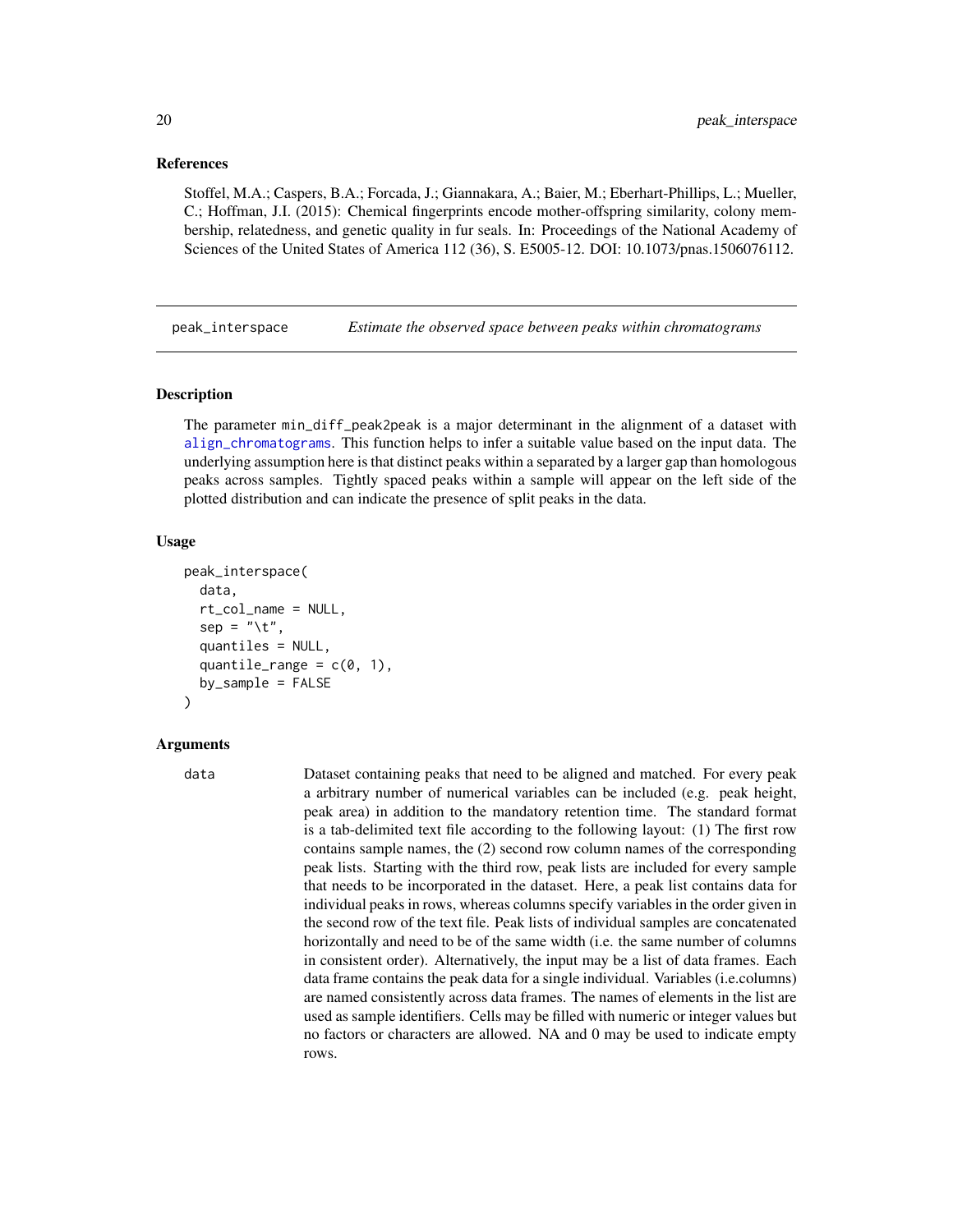<span id="page-20-0"></span>

| rt_col_name    | A character giving the name of the column containing the retention times. The<br>decimal separator needs to be a point.                 |
|----------------|-----------------------------------------------------------------------------------------------------------------------------------------|
| sep            | The field separator character. The default is tab separated (sep = $\forall t$ ). See the<br>"sep" argument in read. table for details. |
| quantiles      | A numeric vector. Specified quantiles are calculated from the distribution.                                                             |
| quantile_range | A numeric vector of length two that allows to subset an arbitrary interquartile                                                         |
|                | range.                                                                                                                                  |
| by_sample      | A logical that allows to calculate peak interspaces individually for each sample.                                                       |
|                | By default all samples are combined to give the global distribution of next-peak                                                        |
|                | differences in retention times. When by_sample = TRUE, a series of plots (one                                                           |
|                | for each sample) is created and a keystroke is required to proceed.                                                                     |

## Value

List containing summary statistics of the peak interspace distribution

## Author(s)

Martin Stoffel (martin.adam.stoffel@gmail.com) & Meinolf Ottensmann (meinolf.ottensmann@web.de)

#### Examples

```
## plotting with defaults
peak_interspace(data = peak_data, rt_col_name = "time")
## plotting up to the 0.95 quantile
peak_interspace(data = peak_data,rt_col_name = "time",quantile_range = c(0,0.95))
## return the 0.1 quantile
peak_interspace(data = peak_data,rt_col_name = "time", quantiles = 0.1)
```
#### plot.GCalign *Plot diagnostics for an GCalign Object*

#### Description

Visualises the aligned data based on four diagnostic plots. One plot shows the distribution of peak numbers per sample in the raw data and after alignment. A second plot gives the distribution of linear shifts that were applied in order to conduct a full alignment of samples with respect to reference. A third sample gives a distribution of the variation in retention times of homologous peaks. The fourth plot shows a frequency distribution of peaks shared among samples.

## Usage

```
## S3 method for class 'GCalign'
plot(
  x,
  which_plot = c("all", "shifts", "variation", "peak_numbers", "peaks_shared"),
  ...
)
```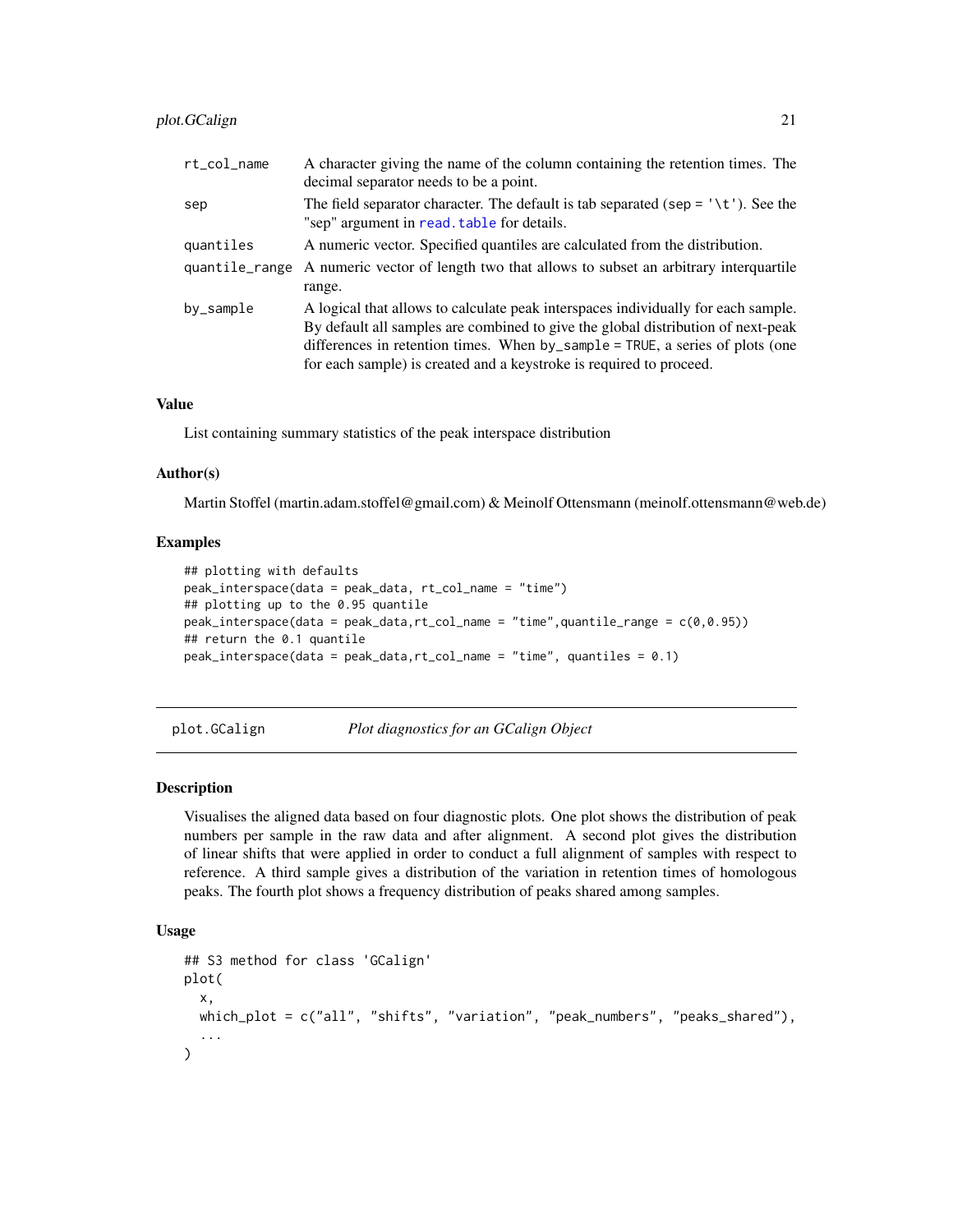#### <span id="page-21-0"></span>Arguments

| X                       | Object of class GCalign, created with align_chromatograms                                                                                             |
|-------------------------|-------------------------------------------------------------------------------------------------------------------------------------------------------|
| which_plot              | A character defining which plot is created. Options are "shifts", "variation",<br>"peak_numbers" and "peaks_shared". By default all four are created. |
| $\cdot$ $\cdot$ $\cdot$ | Optional arguments passed on to methods. See plot, hist and barplot. Note<br>that optional arguments are not passed on when plotting all figures.     |

## Value

Depending on the selected plot a data frame containing the data source of the respective plot is returned. If all plots are created, no output will be returned.

## Author(s)

Martin Stoffel (martin.adam.stoffel@gmail.com) & Meinolf Ottensmann (meinolf.ottensmann@web.de)

## Examples

```
## GCalign object
data("aligned_peak_data")
## All plots are shown by default
plot(aligned_peak_data)
## Distribution of peak numbers
plot(aligned_peak_data, which_plot = "peak_numbers")
## variation of retention times
plot(aligned_peak_data, which_plot = "variation")
```
<span id="page-21-1"></span>print.GCalign *Summarising Peak Alignments with GCalignR*

## Description

print method for class "GCalign"

#### Usage

```
## S3 method for class 'GCalign'
print(x, write\_text\_file = FALSE, ...)
```

|                         | Object of class GCalign, created with align_chromatograms            |
|-------------------------|----------------------------------------------------------------------|
| write_text_file         |                                                                      |
|                         | A boolean allowing to write a text file.                             |
| $\cdot$ $\cdot$ $\cdot$ | Optional arguments passed on to methods are currently not supported. |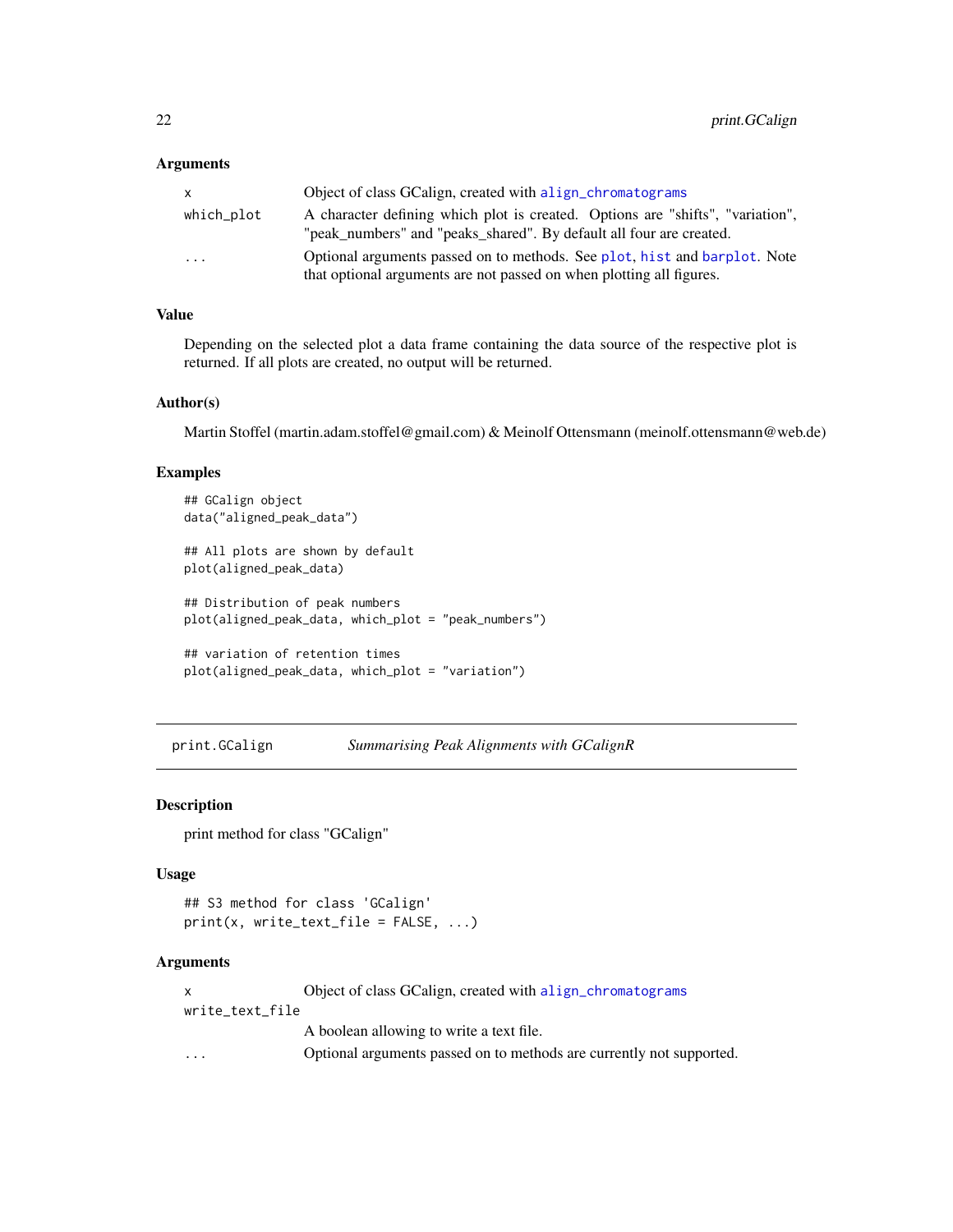## <span id="page-22-0"></span>read\_empower2 23

## Author(s)

Martin Stoffel (martin.adam.stoffel@gmail.com) & Meinolf Ottensmann (meinolf.ottensmann@web.de)

# Examples

```
## GCalign object
data("aligned_peak_data")
## print summary
print(aligned_peak_data)
```
read\_empower2 *Import data from single EMPOWER2 HPLC files*

## Description

reads output files of the EMPOWER 2 SOFTWARE (Waters). Input files must contain data of single samples deposited within the same directory.

## Usage

```
read_empower2(
  path = NULL,
  pattern = " . txt",
  sep = "\t",
  skip = 2,id = "SampleName"
\mathcal{E}
```
## Arguments

| path    | path to a folder containing input files                                                                                                  |
|---------|------------------------------------------------------------------------------------------------------------------------------------------|
| pattern | pattern used to select files. By default ".txt"                                                                                          |
| sep     | The field separator character. The default is tab separated (sep = $\forall t'$ ). See the<br>"sep" argument in read, table for details. |
| skip    | rows to skip before reading data                                                                                                         |
| id      | column containing sample name                                                                                                            |

## Value

a list of data frames (each corresponding to a sample)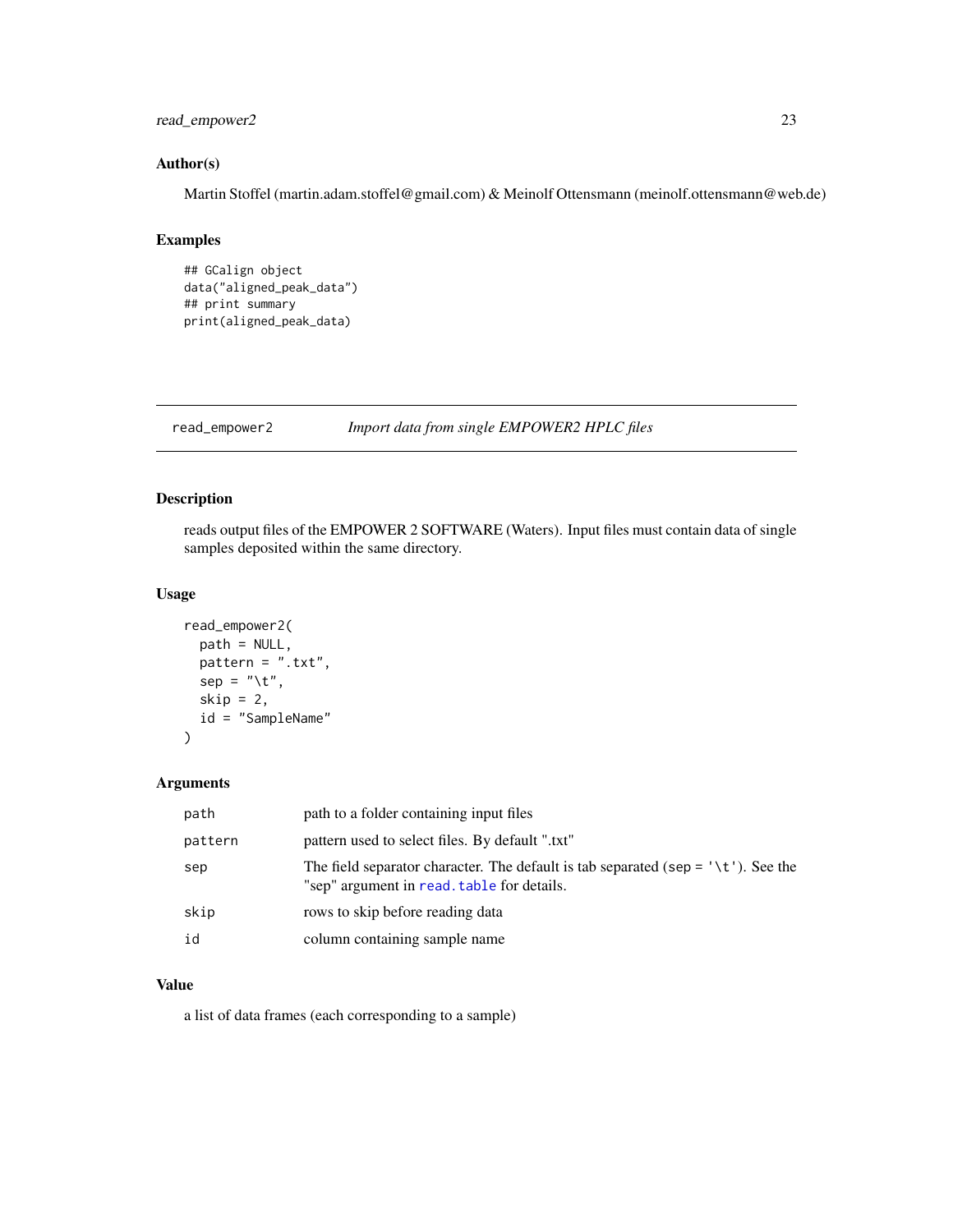<span id="page-23-1"></span><span id="page-23-0"></span>

## Description

Reads the content of text file that is formatted as described in [align\\_chromatograms](#page-2-1) and converts it to a list.

#### Usage

```
read_peak_list(data, sep = "\t", rt_col_name, check = T)
```
#### Arguments

| data        | A text file containing a peak list. See align_chromatograms for details.                                                                |
|-------------|-----------------------------------------------------------------------------------------------------------------------------------------|
| sep         | The field separator character. The default is tab separated (sep = $\forall t$ ). See the<br>"sep" argument in read, table for details. |
| rt_col_name | A character giving the name of the column containing the retention times. The<br>decimal separator needs to be a point.                 |
| check       | logical                                                                                                                                 |

## Value

A list of data frames containing peak data for every sample of data.

## Author(s)

Meinolf Ottensmann (meinolf.ottensmann@web.de) & Martin Stoffel (martin.adam.stoffel@gmail.com)

#### Examples

```
path <- system.file("extdata", "simulated_peak_data.txt", package = "GCalignR")
x \le read_peak_list(data = path, rt_{col\_name} = "rt")
```
<span id="page-23-2"></span>

| remove_blanks | Remove peaks present in negative control samples |  |
|---------------|--------------------------------------------------|--|
|               |                                                  |  |

## Description

Removes peaks that are present in blanks (i.e. negative control samples) to eliminate contaminations in the aligned data. Afterwards, blanks are deleted itself. This function is only applicable when blanks were not discarded during a previous alignment using [align\\_chromatograms](#page-2-1).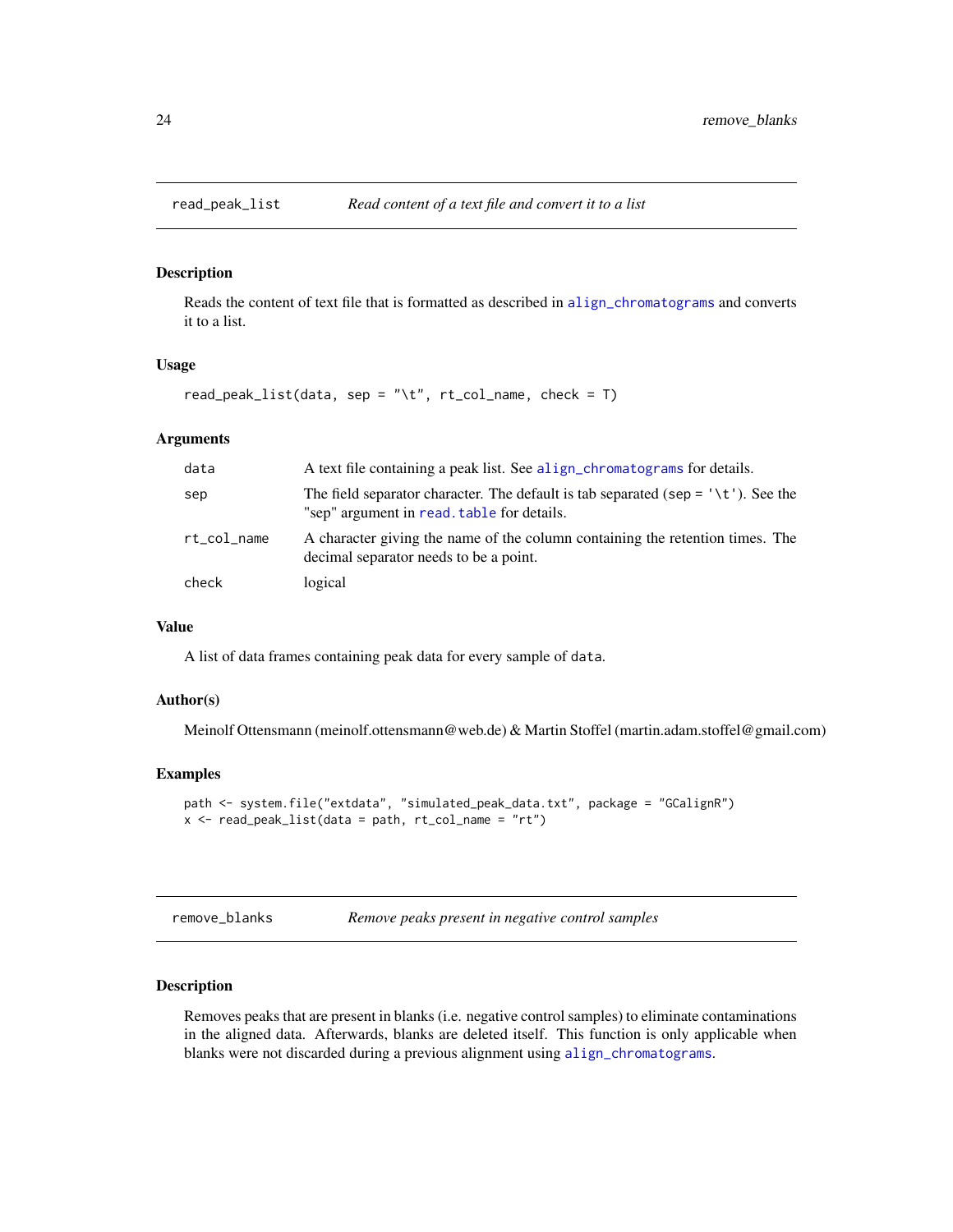#### <span id="page-24-0"></span>Usage

remove\_blanks(data, blanks)

#### Arguments

| data   | An object of class "GCalign". See align_chromatograms for details. Alterna-<br>tively, a list of data frames. Whereby each data frame contains the peak list for<br>an individual sample.                                              |
|--------|----------------------------------------------------------------------------------------------------------------------------------------------------------------------------------------------------------------------------------------|
| blanks | Character vector of names of negative controls. Substances found in any of the<br>blanks will be removed from the aligned dataset, before the blanks are deleted<br>from the aligned data as well. This is an optional filtering step. |

## Value

a list of data frames for each individual.

## Author(s)

Meinolf Ottensmann (meinolf.ottensmann@web.de) & Martin Stoffel (martin.adam.stoffel@gmail.com)

## Examples

```
data("peak_data")
## subset for faster processing
data <- lapply(peak_data[1:5], function(x) x[20:35,])
x <- align_chromatograms(data, rt_col_name = "time")
out \leq remove_blanks(data = x, blanks = c("C2","C3"))
## number of deleted peaks
nrow(x[["aligned_list"]][["M2"]]) - nrow(out[["M2"]])
```
<span id="page-24-1"></span>remove\_singletons *Remove singletons*

#### Description

Identifies and removes singletons (i.e. peaks that are unique for one sample) from the aligned dataset.

## Usage

```
remove_singletons(data)
```
## Arguments

data An object of class "GCalign". See [align\\_chromatograms](#page-2-1) for details. Alternatively, a list of data frames. Whereby each data frame contains the peak list for an individual sample.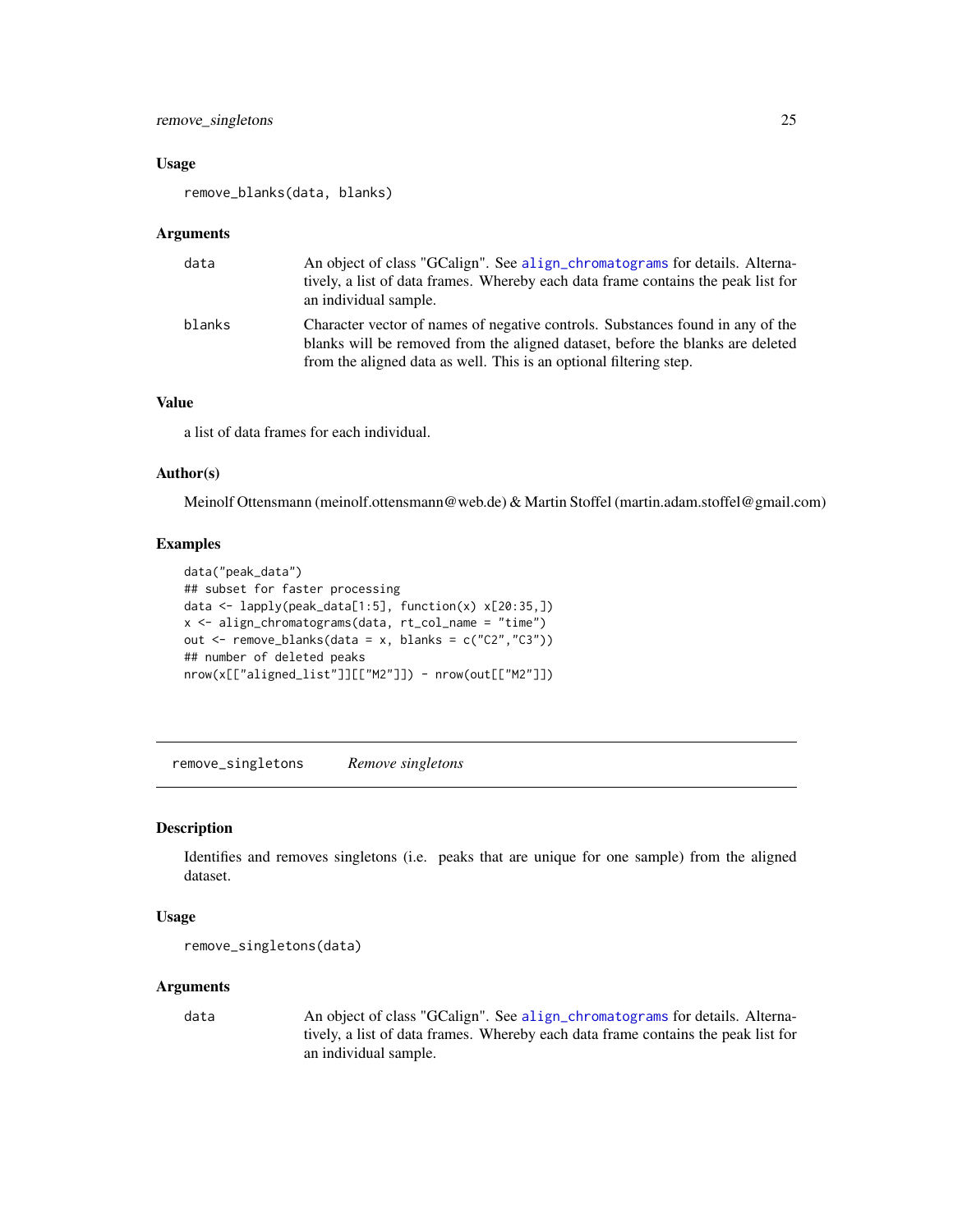<span id="page-25-0"></span>Value

a list of data frames for each individual.

## Author(s)

Meinolf Ottensmann (meinolf.ottensmann@web.de) & Martin Stoffel (martin.adam.stoffel@gmail.com)

## Examples

```
data("peak_data")
## subset for faster processing
data <- lapply(peak_data[1:5], function(x) x[20:35,])
x <- align_chromatograms(data, rt_col_name = "time")
out <- remove_singletons(data = x)
```
<span id="page-25-1"></span>simple\_chroma *Simulate simple chromatograms*

## Description

Creates chromatograms with user defined peaks for illustrative purposes. Linear drift is applied in sample order if more than one sample is created. See parameters of the function.

## Usage

```
simple_chroma(
 peaks = c(10, 13, 25, 37, 50),
 N = 1,
 min = 0,
 max = 30,
 Names = NULL,
  sd = NULL)
```

| peaks | A numeric vector giving the retention times on which gaussian distribution,<br>defining peaks, are centered. If more than one sample is generated $N > 1$ , peaks<br>defines a population of peaks, from which samples are generated. |
|-------|---------------------------------------------------------------------------------------------------------------------------------------------------------------------------------------------------------------------------------------|
| N     | An integer giving the number of chromatograms to create. By default $N = 1$ .                                                                                                                                                         |
| min   | A numeric giving the minimum retention time.                                                                                                                                                                                          |
| max   | A numeric giving the maximum retention time.                                                                                                                                                                                          |
| Names | A character vector giving sample names. If not specified, names are generated<br>automatically.                                                                                                                                       |
| sd    | A numeric vector of the same length as peaks giving the standard deviation of<br>each peak. Only supported if $N = 1$ .                                                                                                               |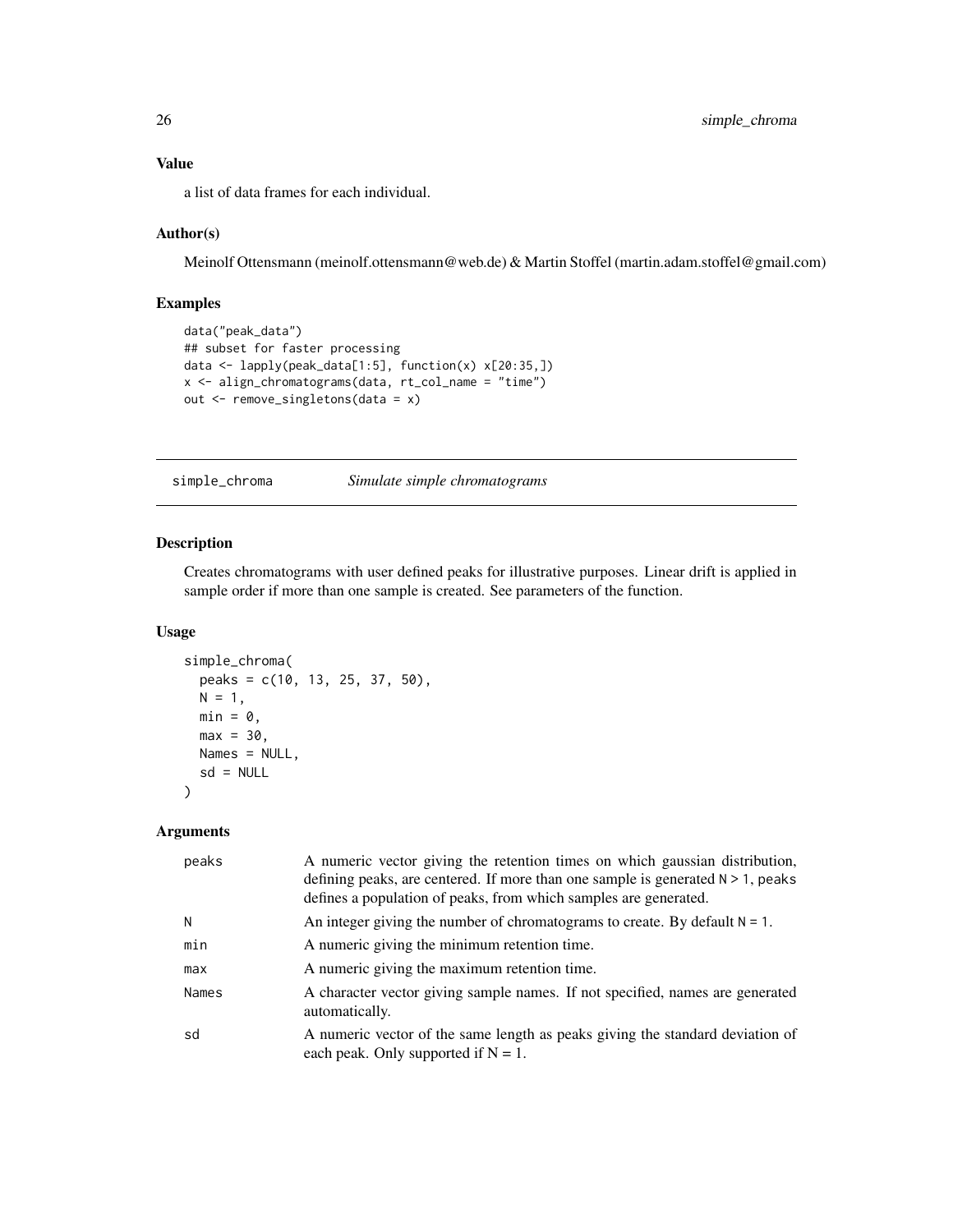simple\_chroma 27

## Value

A data frame containing x and y coordinates and corresponding sample names.

## Author(s)

Meinolf Ottensmann (meinolf.ottensmann@web.de) & Martin Stoffel (martin.adam.stoffel@gmail.com)

```
## create a chromatogram
x \le simple_chroma(peaks = c(5,10,15), N = 1, min = 0, max = 30, Names = "MyChroma")
## plot chromatogram
with(x, plot(x, y, xlab = "time", ylab = "intensity"))
```